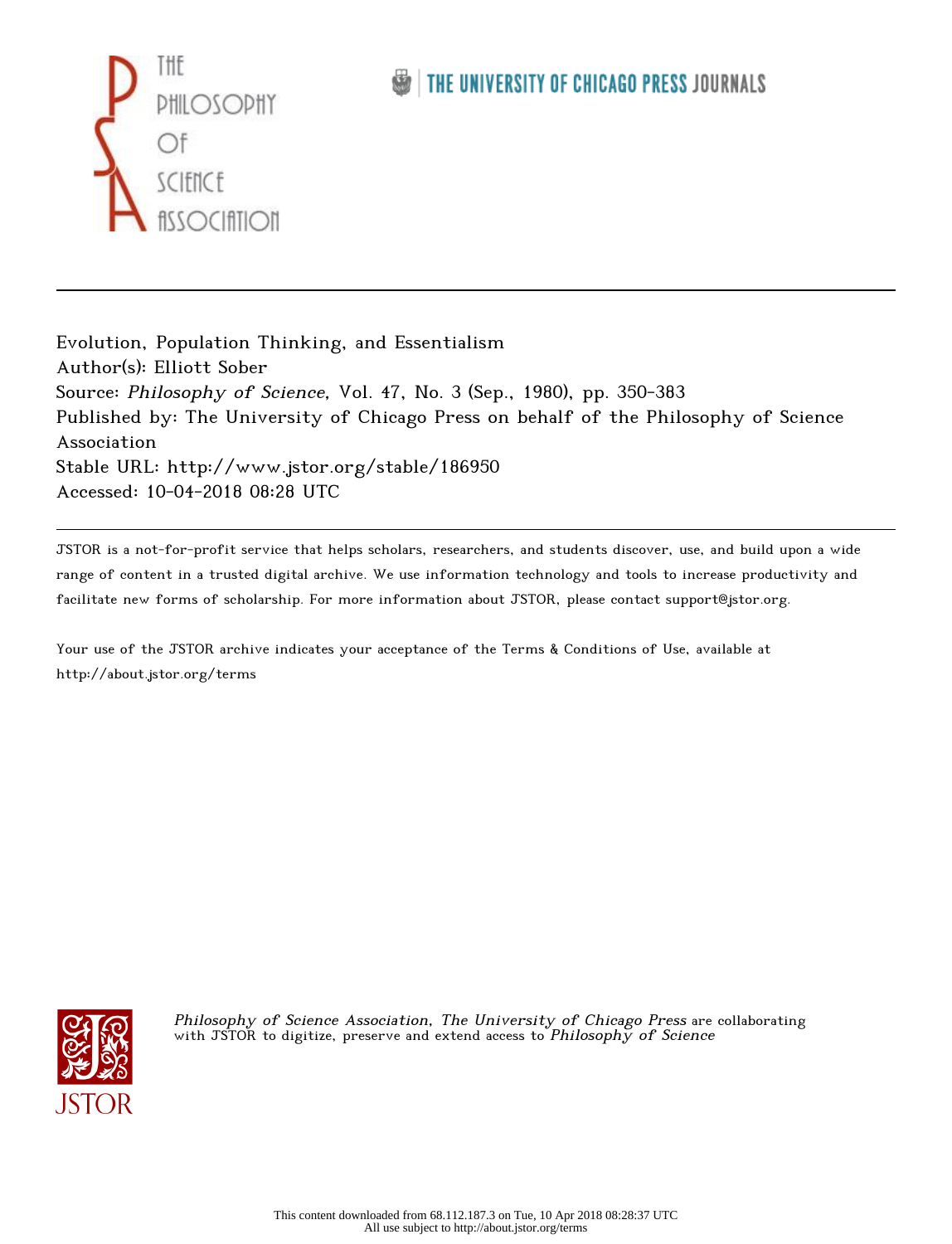# EVOLUTION, POPULATION THINKING, AND ESSENTIALISM\*

# ELLIOTT SOBERt

#### University of Wisconsin-Madison

 Ernst Mayr has argued that Darwinian theory discredited essentialist modes of thought and replaced them with what he has called "population thinking". In this paper, I characterize essentialism as embodying a certain conception of how variation in nature is to be explained, and show how this conception was undermined by evolutionary theory. The Darwinian doctrine of evolution ary gradualism makes it impossible to say exactly where one species ends and another begins; such line-drawing problems are often taken to be the decisive reason for thinking that essentialism is untenable. However, according to the view of essentialism I suggest, this familiar objection is not fatal to essentialism. It is rather the essentialist's use of what I call the natural state model for explaining variation which clashes with evolutionary theory. This model implemented the essentialist's requirement that properties of populations be defined in terms of properties of member organisms. Requiring such *constituent definitions* is reductionistic in spirit; additionally, evolutionary theory shows that such definitions are not available, and, moreover, that they are not needed to legitimize population-level concepts. Population thinking involves the thesis that population concepts may be legitimized by showing their connections with each other, even when they are not reducible to concepts applying at lower levels of organization. In the paper, I develop these points by describing Aristotle's ideas on the origins of biological variation; they are a classic formulation of the natural state model. I also describe how the development of statistical ideas in the 19th century involved an abandoning of the natural state model.

 1. Introduction. Philosophers have tended to discuss essentialism as if it were a global doctrine-a philosophy which, for some uniform reason, is to be adopted by all the sciences, or by none of them. Popper (1972) has taken a negative global view because he sees essentialism as a major obstacle to scientific rationality. And Quine (1953b), (1960), for a combination of semantical and epistemological reasons, likewise wishes to banish essentialism from the whole of scientific discourse. More recently, however, Putnam (1975) and Kripke (1972) have advocated essentialist doctrines and have claimed that it is the task of each science to investigate the essential properties of its constitutive natural kinds.

\*Received April 1979; revised December 1979.

 tSuggestions made by William Coleman, James Crow, Joan Kung, David Hull, Geoffrey Joseph, Steven Kimbrough, Richard Lewontin, Ernst Mayr, Terrence Penner, William Provine, Robert Stauffer, Dennis Stampe and Victor Hilts helped me consider ably in writing this paper.

 Philosophy of Science, 47 (1980) pp. 350-383. Copyright  $\odot$  1980 by the Philosophy of Science Association.

350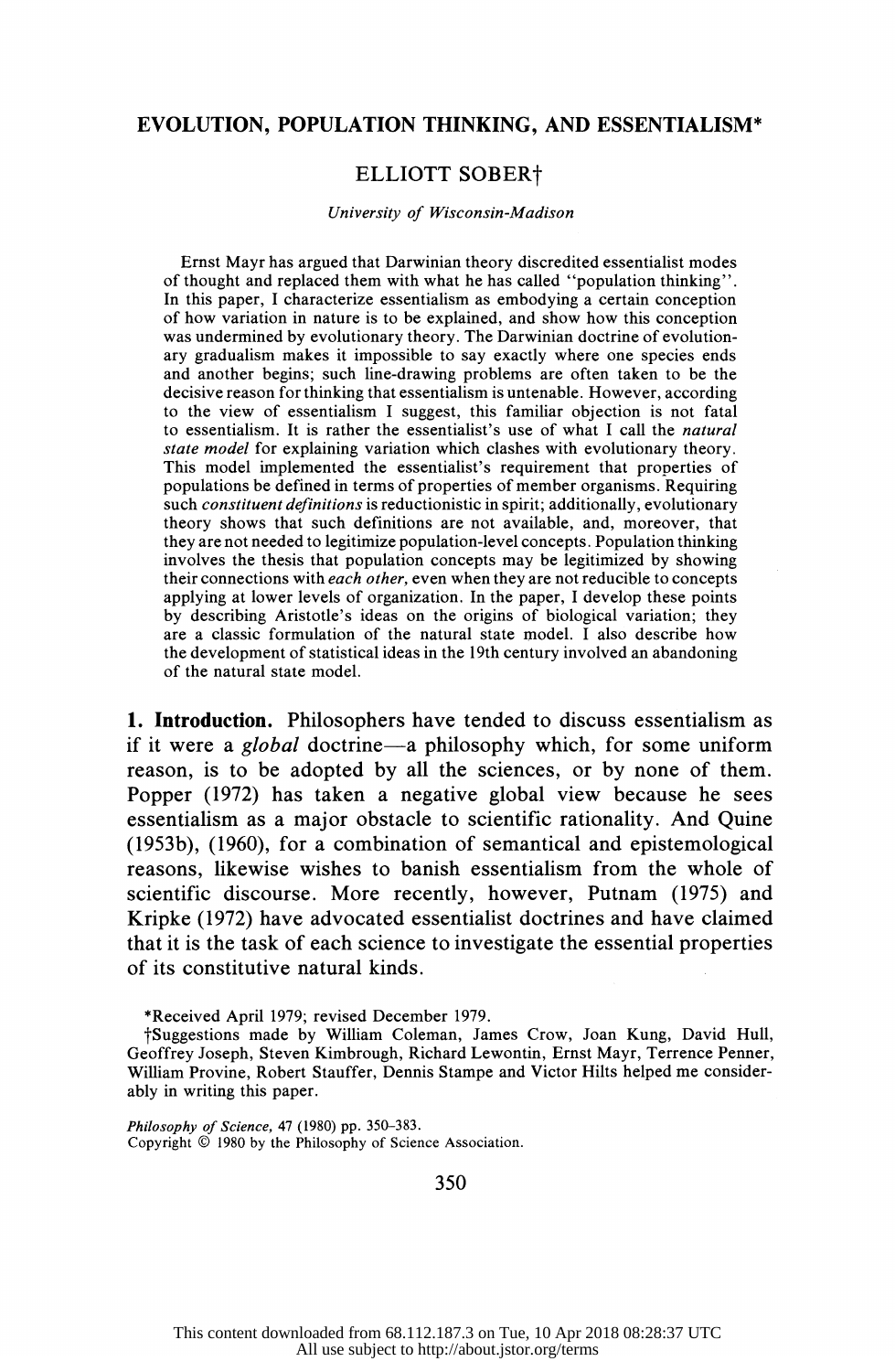In contrast to these global viewpoints is a tradition which sees the theory of evolution as having some special relevance to essentialist doctrines within biology. Hull (1965) and Mayr (1959) are perhaps the two best known exponents of this attitude; they are local anti-es sentialists. For Mayr, Darwin's hypothesis of evolution by natural selection was not simply a new theory, but a new kind of theory—one which discredited essentialist modes of thought within biology and replaced them with what Mayr has called "population thinking". Mayr describes essentialism as holding that

 ... [t]here are a limited number of fixed, unchangeable "ideas" underlying the observed variability [in nature], with the eidos (idea) being the only thing that is fixed and real, while the observed variability has no more reality than the shadows of an object on a cave wall . . . [In contrast], the populationist stresses the uniqueness of everything in the organic world.  $\ldots$  All organisms and organic phenomena are composed of unique features and can be described collectively only in statistical terms. Individuals, or any kind of organic entities, form populations of which we can determine the arithmetic mean and the statistics of variation. Averages are merely statistical abstractions, only the individuals of which the population are composed have reality. The ultimate conclusions of the population thinker and of the typologist are precisely the opposite. For the typologist the type (eidos) is real and the variation an illusion, while for the populationist, the type (average) is an abstraction and only the variation is real. No two ways of looking at nature could be more different. (Mayr 1959, pp. 28-9).

 A contemporary biologist reading this might well conclude that essen tialists had no scientifically respectable way of understanding the existence of variation in nature. In the absence of this, typologists managed to ignore the fact of variability by inventing some altogether mysterious and unverifiable subject matter for themselves. The notion of types and the kind of anti-empiricism that seems to accompany it, appear to bear only the most distant connection with modern conceptions of evidence and argument. But this reaction raises a question about the precise relation of evolution to essentialism. How could the specifics of a particular scientific theory have mattered much here, since the main obstacle presented by essentialist thinking was just to get people to be scientific about nature by paying attention to the evidence? The problem was to bring people down to earth by rubbing their noses in the diversity of nature. Viewed in this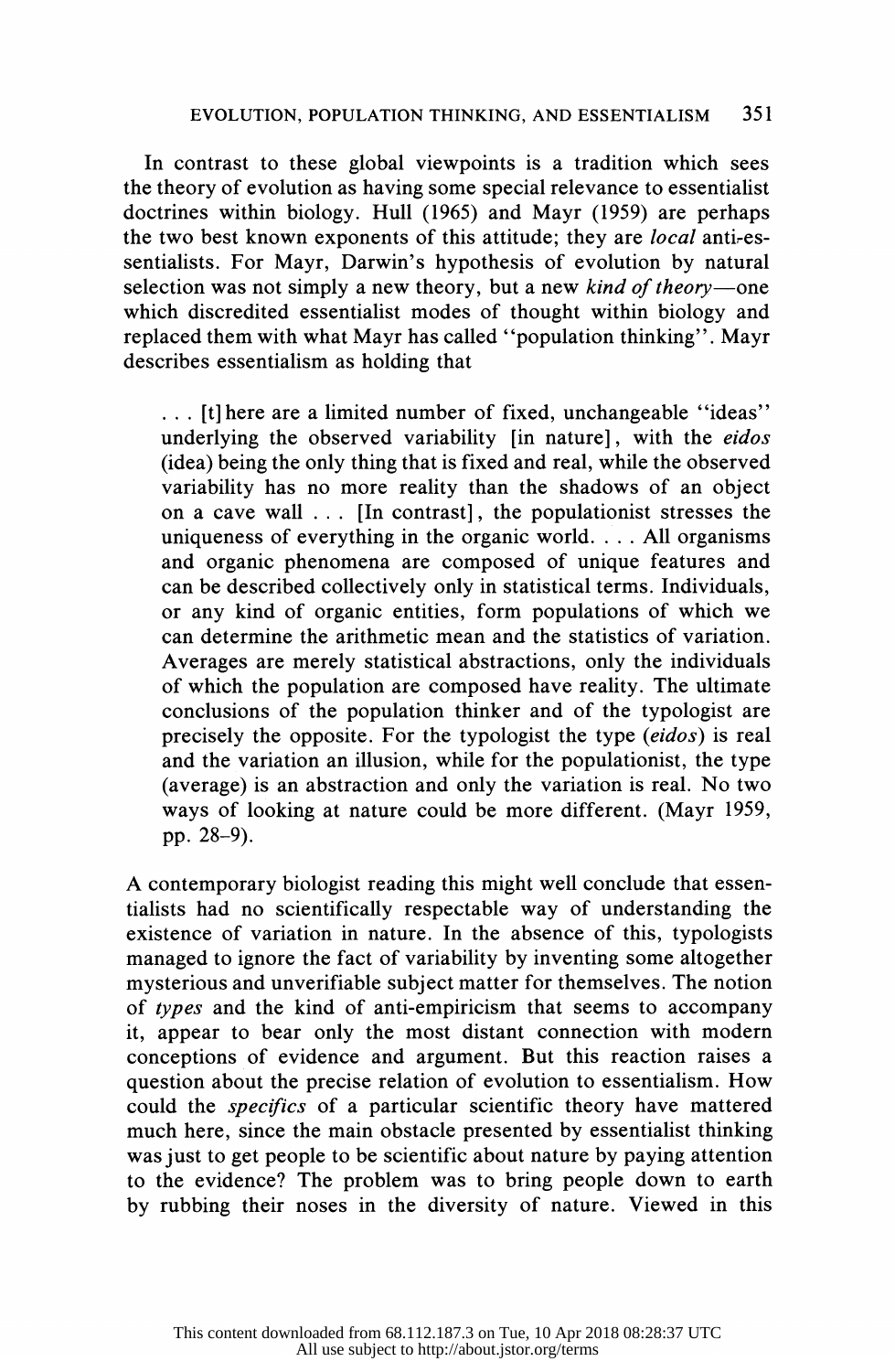way, Mayr's position does not look much like a form of local anti-essentialism.

 Other perplexities arise when a contemporary biologist tries to understand Mayr's idea of population thinking as applying to his or her own activity. If "only the individuals of which the population are composed have reality," it would appear that much of population biology has its head in the clouds. The Lotke-Volterra equations, for example, describe the interactions of predator and prey *populations*. Presumably, population thinking, properly so called, must allow that there is something real over and above individual organisms. Population thinking countenances organisms and populations; typological thinking grants that both organisms and types exist. Neither embodies a resolute and ontologically austere focus on individual organisms alone. That way lies nominalism, which Mayr (1969) himself rejects.

 Another issue that arises from Mayr's conception of typological and population thinking is that of how we are to understand his distinction between "reality" and "abstraction." One natural way of taking this distinction is simply to understand reality as meaning existence. But presumably no population thinker will deny that there are such things as averages. If there are groups of individuals, then there are numerous properties that those groups possess. The average fecundity within a population is no more a property which we invent by "mere abstraction" than is the fecundity of individual organisms. Individual and group properties are equally "out there" to be discov ered. And similarly, it is unclear how one could suggest that typologists held that variability is unreal; surely the historical record shows that typologists realized that differences between individuals exist. How, then, are we to understand the difference between essentialism and population thinking in terms of what each holds to be "real" about biological reality?

 Answering these questions about the difference between essentialist and population modes of thought will be the main purpose of this paper. How did essentialists propose to account for variability in nature? How did evolutionary theory undermine the explanatory strategy that they pursued? In what way does post-Darwinian biology embody a novel conception of variability? How has population thinking transformed our conception of what is real? The form of local anti-essentialism which I will propound in what follows will be congenial to many of Mayr's views. In one sense, then, our task will be to explicate and explain Mayr's insight that the shift from essentialist to populationist modes of thinking constituted a shift in the concept of biological reality. However, I will try to show why essentialism was a manifestly scientific working hypothesis. Typologists did not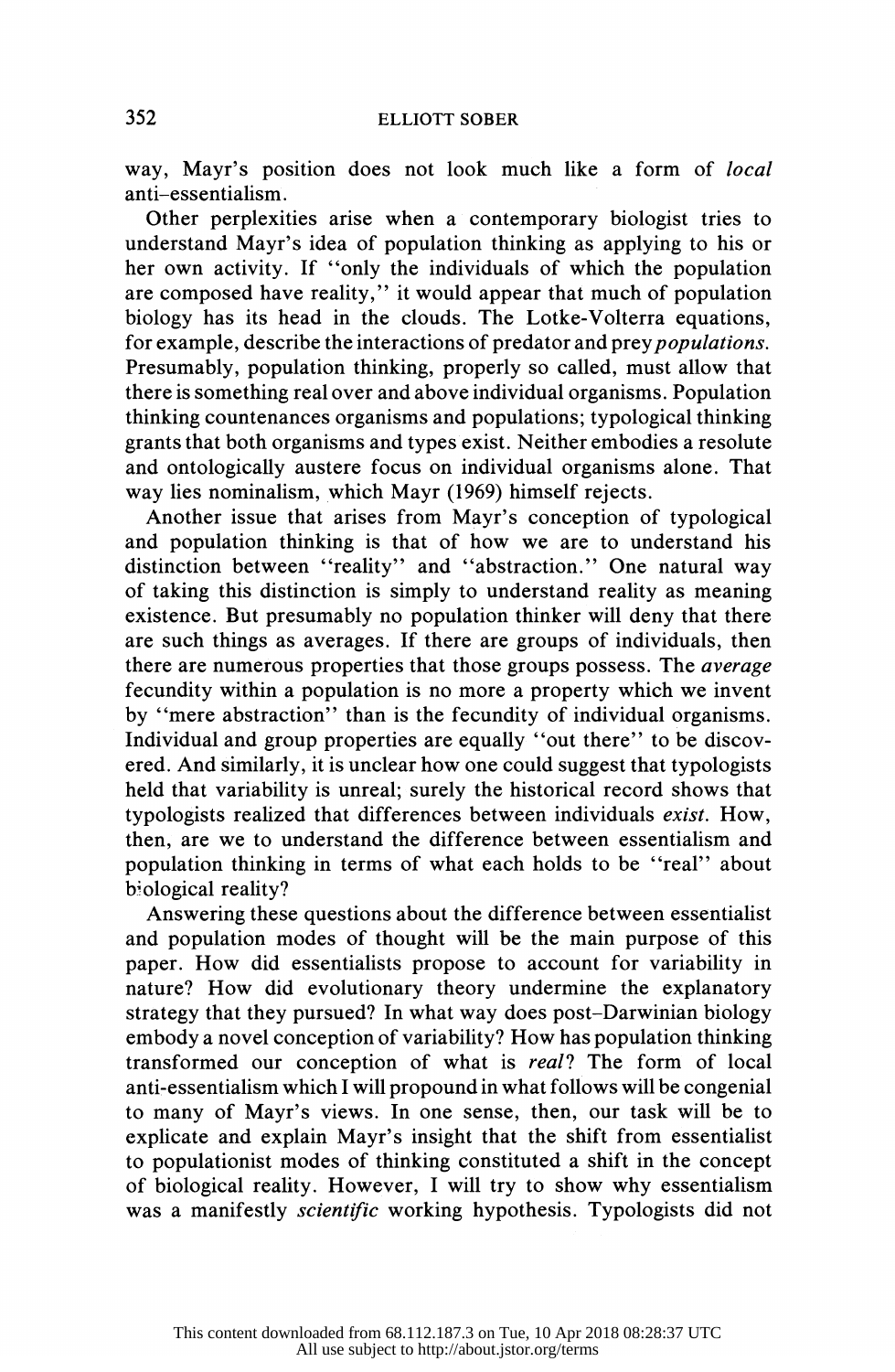close their eyes to variation but rather tried to explain it in a particular way. And the failure of their explanatory strategy depends on details of evolutionary theory in ways which have not been much recognized.<sup>1</sup>

 The approach to these questions will be somewhat historical. Essentialism about species is today a dead issue, not because there is no conceivable way to defend it, but because the way in which it was defended by biologists was thoroughly discredited. At first glance, rejecting a metaphysics or a scientific research program because one of its formulations is mistaken may appear to be fallacious. But more careful attention vindicates this pattern of evaluation. It is pie-in-the-sky metaphysics and science to hold on to some guiding principle simply because it is possible that there might be some substantive formulation and development of it. Thus, Newtonianism, guided by the maxim that physical phenomena can be accounted for in terms of matter in motion, would have been rejected were it not for the success of particular Newtonian explanations. One evaluates regulative principles by the way in which they regulate the actual theories of scientists. At the same time, I will try in what follows to identify precisely what it is in essentialism and in evolutionary theory that makes the former a victim of the latter. It is an open question to what degree the source of this incompatibility struck working biologists as central. As I will argue at the end of this section, one diagnosis of the situation which seems to have been historically important is much less decisive than has been supposed.

 The essentialist's method of explaining variability, I will argue, was coherently formulated in Aristotle, and was applied by Aristotle in both his biology and in his physics. 17th and 18th century biologists, whether they argued for evolution or against it, made use of Aristotle's Natural State Model. And to this day, the model has not been refuted in mechanics. Within contemporary biology, however, the model met with less success. 20th century population genetics shows that the model cannot be applied in the way that the essentialist requires. But the Natural State Model is not wholly without a home in contemporary biology; in fact, the way in which it finds an application there highlights some salient facts about what population thinking amounts to.

 An essentialist view of a given species is committed to there being some property which all and only the members of that species possess.

 <sup>&#</sup>x27;Mayr (1963) has argued additionally that essentialist errors continue to be made in population biology in the form of the distortions of "bean-bag genetics." The assumption that the fitness of single genes is independent of their genetic context is and has been known to be mistaken; but how this simplifying assumption is essentialist in character is obscure to me.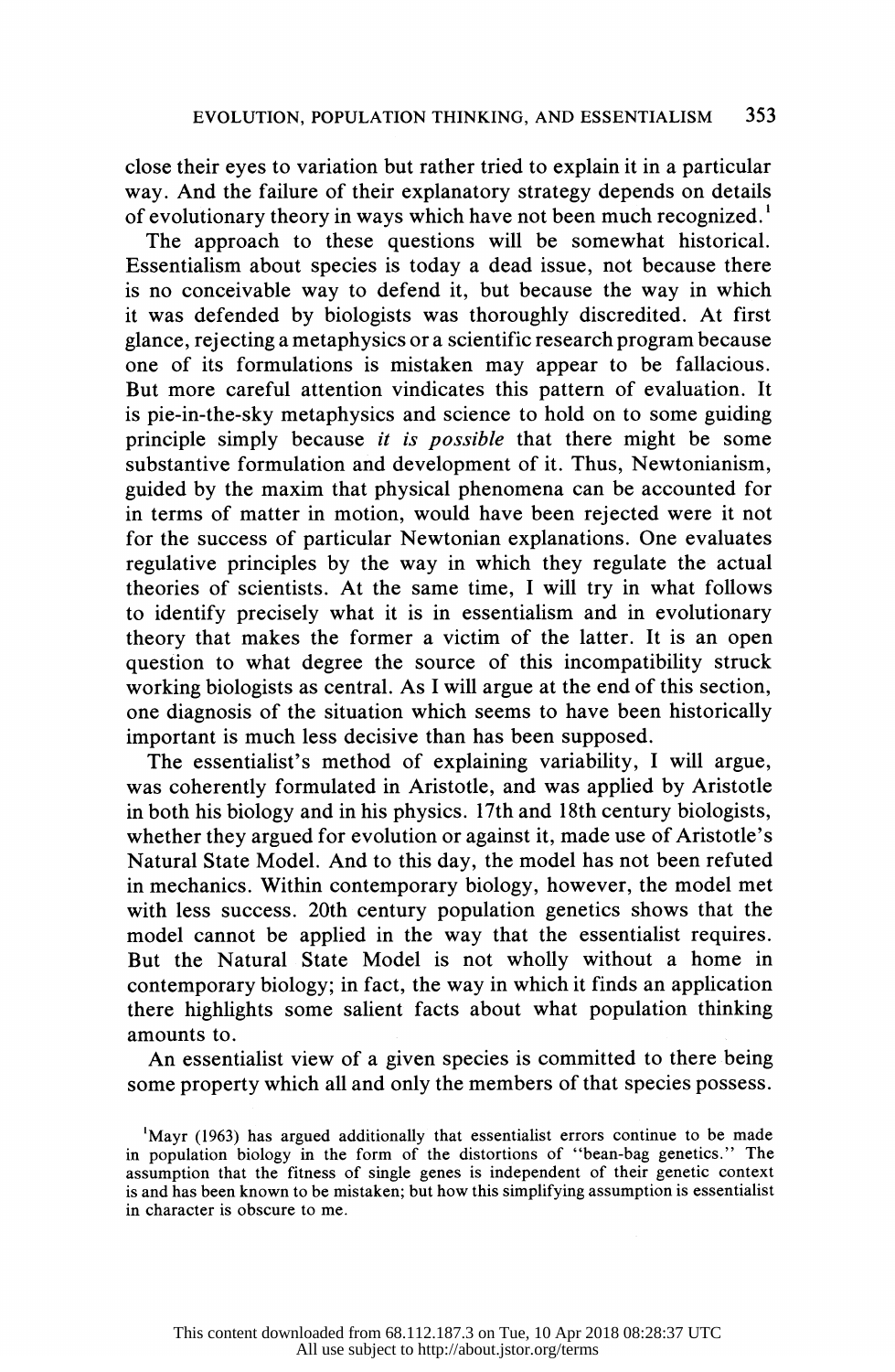Since there are almost certainly only finitely many individuals in any given species, $<sup>2</sup>$  we are quite safe in assuming there is some finitely</sup> statable condition which all and only the members of the species satis fy. This could trivially be a list of the spatio-temporal locations of the organisms involved. But the fact that such a condition exists is hardly enough to vindicate essentialism. The essentialist thinks that there is a diagnostic property which any possible organism must have if it is to be a member of the species. It cannot be the case that the property in question is possessed by all organisms belonging to Homo sapiens, even though there might exist a member of *Homo sapiens*  who lacked the trait. It must be necessarily true, and not just accidental, that all and only the organisms in Homo sapiens have the characteristic.

 However, even this requirement of essentialism is trivially satisfi able. Is it not necessarily true that to be a member of Homo sapiens an organism must be a member of Homo sapiens? This is guaranteed if logical truths are necessary. But essentialism about biology is hardly vindicated by the existence of logical truths. In a similar vein, if it is impossible for perpetual motion machines to exist, then it is necessarily true that something belongs to Homo sapiens if and only if it belongs to Homo sapiens or is a perpetual motion machine. This necessary truth is not a truth of logic; it is a result of the theory of thermodynamics. But it too fails to vindicate biological essentialism. What more, then, is required?

 The key idea, I think, is that the membership condition must be explanatory. The essentialist hypothesizes that there exists some characteristic unique to and shared by all members of Homo sapiens which explains why they are the way they are. A species essence will be a causal mechanism which works on each member of the species, making it the kind of thing that it is.

 The characterization of essentialism just presented is fairly vague. For one thing, a great deal will depend on how one understands the crucial idea of explanation. But since explanation is clearly to be a scientific notion, I hope that, on my sketch, essentialism has the appearance of a scientific thesis, although perhaps one that is not terribly precise. Although historically prey to obscurantism, essentialism has nothing essentially to do with mystery mongering,

<sup>2</sup>If species are *individuals*—spatio-temporally extended lineages—as Ghiselin (1966), (1969), (1974) and Hull (1976), (1978) have argued, then we have our assurance of finitude. If, on the other hand, species are kinds of things, which may in principle be found anywhere in the universe at any time, then a slightly different argument is needed for the claim that the same species is overwhelmingly unlikely to have evolved twice. Such an argument is provided by considering the way in which speciation depends on the coincidence of a huge number of initial conditions. See Ayala (1978) for a summary of the received view of this matter.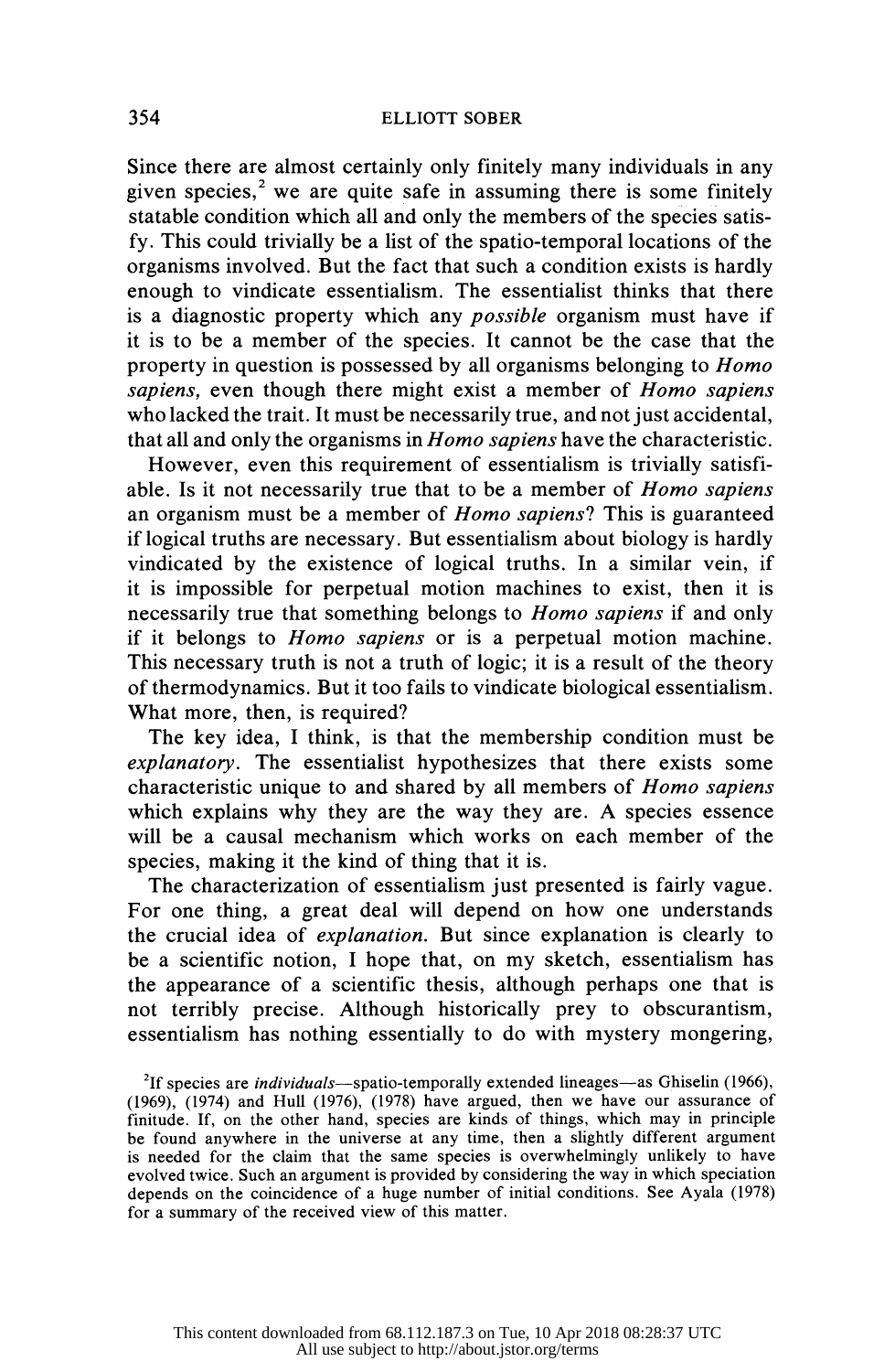or with the irrational injunction that one should ignore empirical data. It is a perfectly respectable claim about the existence of hidden structures which unite diverse individuals into natural kinds.

 Besides its stress on the giving of explanations, there is another feature of our characterization of essentialism which will be important in what follows. The essentialist requires that a *species* be defined in terms of the characteristics of the organisms which belong to it. We might call this kind of definition a *constituent definition*; wholes are to be defined in terms of their parts, sets are to be defined in terms of their members, and so on. Pre-Darwinian critics of the species concept, like Buffon and Bonnet, argued that species are unreal, because no such characteristics of organisms can be singled out (see Lovejoy 1936), and pre-Darwinian defenders of the species concept likewise agreed that the concept is legitimate only if constituent definitions could be provided. Constituent definitions are reductionis tic, in that concepts at higher levels of organization (e.g., species) are legitimate only if they are definable in terms of concepts applying at lower levels of organization (e.g., organisms). It is quite clear that if there are finitely many levels of organization, one cannot demand constituent definitions for concepts at every level of organization (Kripke 1978). As we will see in what follows, evolutionary theory emancipated the species concept from the requirement that it be provided with a constituent definition. The scientific coherence of discourse at the population level of organization was to be assured in another way, one to which the label "population thinking" is especially appropriate.

 Chemistry is prima facie a clear case in which essentialist thinking has been vindicated. The periodic table of elements is a taxonomy of chemical kinds. The essence of each kind is its atomic number. Not only is it the case that all actual samples of nitrogen happen to have atomic number 14; it is necessarily the case that a thing is made of nitrogen if and only if it is made of stuff having atomic number 14. Moreover, this characteristic atomic number plays a central role in explaining other chemical properties of nitrogen. Although things made of this substance differ from each other in numerous respects, underlying this diversity there is a common feature. It was hardly irrational for chemists to search for this feature, and the working assumption that such essences were out there to be found, far from stifling inquiry, was a principle contributor to that inquiry's bearing fruit.

 Can an equally strong case be made for an essentialist view of biological species? One often hears it said that evolution undermined essentialism because the essentialist held that species are static, but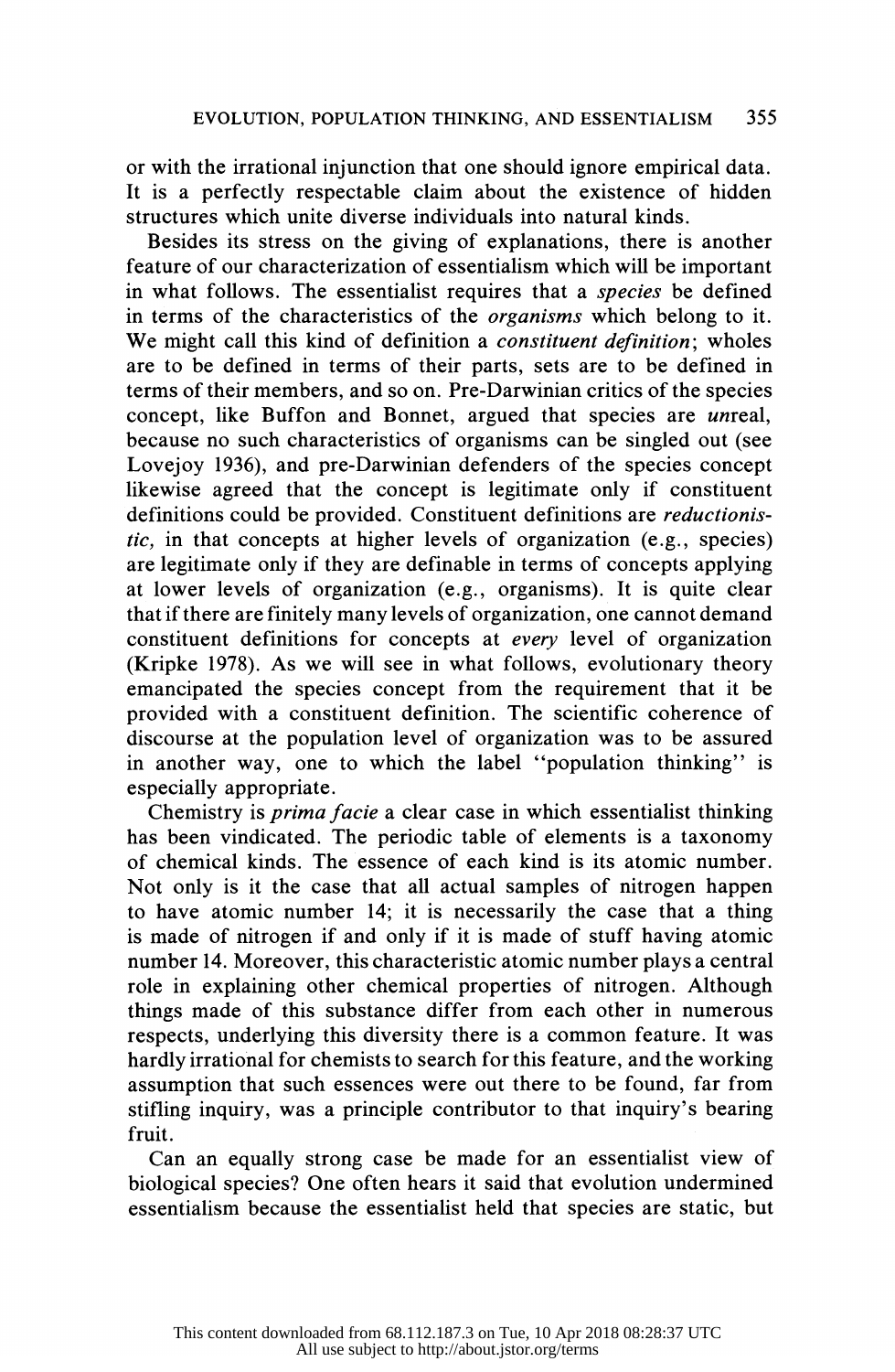from 1859 on we had conclusive evidence that species evolve. This comment makes a straw man of essentialism and is in any case historically untrue to the thinking of many essentialists. For one thing, notice that the discovery of the transmutation of elements has not in the slightest degree undermined the periodic table. The fact that nitrogen can be changed into oxygen does not in any way show that nitrogen and oxygen lack essences. To be nitrogen is to have one atomic number; to be oxygen is to have another. To change from nitrogen into oxygen, a thing must therefore shift from one atomic number to another. The mere fact of evolution does not show that species lack essences.

 As a historical matter, some essentialists, like Agassiz (1859), did assert a connection between essentialism and stasis. But others considered the possibility that new species should have arisen on earth since the beginning (if they thought that there was a beginning). Thus, Linnaeus originally hypothesized that all species were created once and for all at the beginning, but later in his career he changed his mind because he thought that he had discovered a species, Peloria, which arose through cross-species hybridization (Rabel 1939, Rams bottom 1938). And in Generation of Animals (II 746a30), Aristotle himself speculates about the possibility of new species arising as fertile hybrids. Countenancing such species need have no effect on binomial nomenclature or on deciding which characteristics of organ isms to view as diagnostic. The question of when there started to be various kinds of things in the universe seems to be quite independent of what makes for differences between kinds.

 Another, more plausible, suggestion, concerning how evolution undermined essentialism, is this: The fact that species evolve gradually entails that the boundaries of species are vague. The essentialist holds that there are characteristics which all and only the members of a given species possess. But this is no longer a tenable view; it is just as implausible as demanding that there should be a precise number of dollars which marks the boundary between rich and poor. This is the Sorites problem. Since ancient Greece, we have known that being a heap of stones, being bald, and being rich are concepts beset by line-drawing problems. But, the suggestion goes, it was only since 1859 that we have come to see that Homo sapiens is in the same boat. Thus, Hull (1965) has argued that essentialism was refuted because of its Aristotelian theory of definition; the requirement that species have nontrivial necessary and sufficient conditions runs afoul of the kind of continuity found in nature.

 Unfortunately, this limpid solution to our problem becomes clouded a bit when we consider the historical fact that many essentialists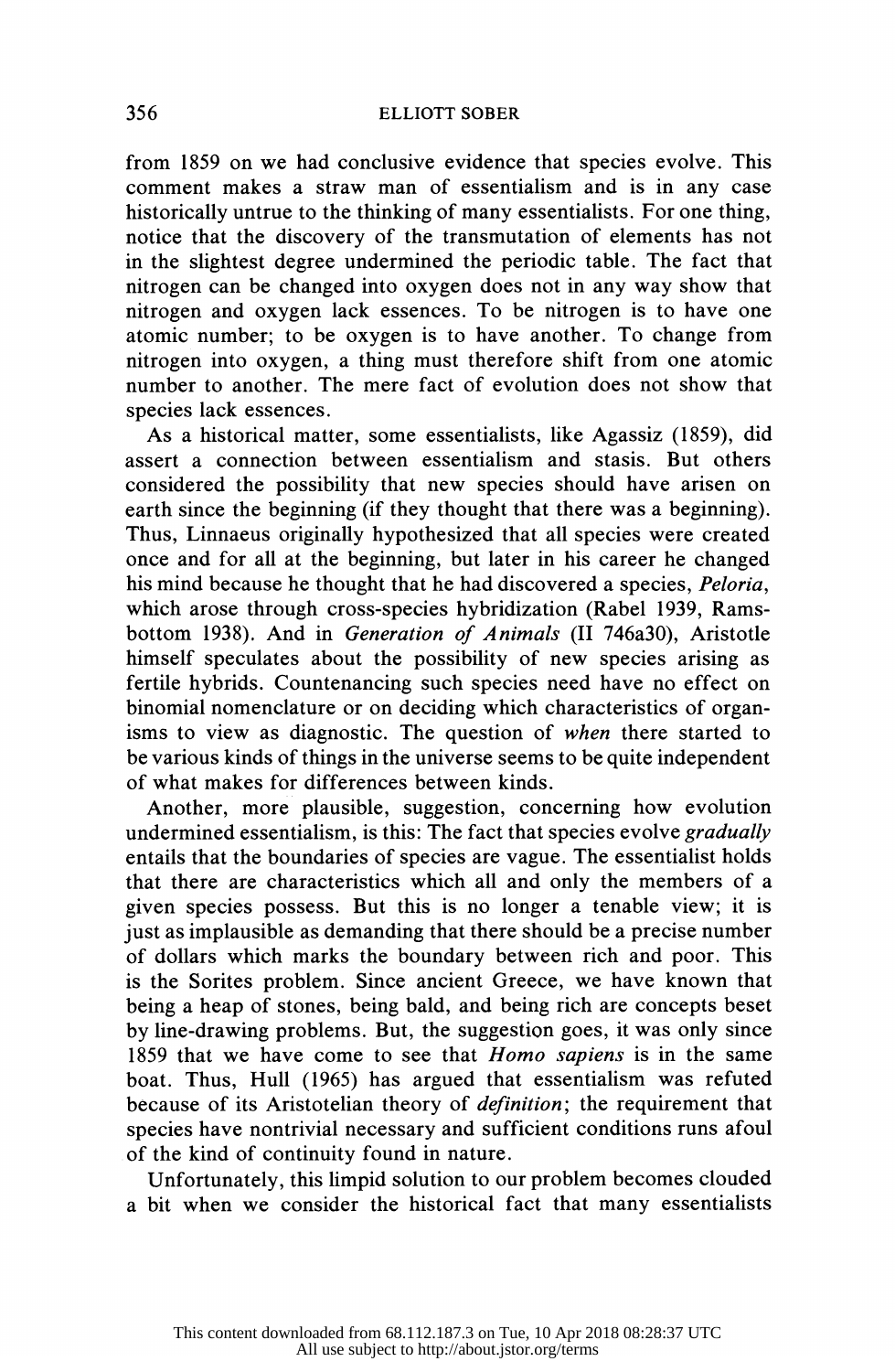conceded the existence of line-drawing problems. Thus, Aristotle in his *History of Animals*. (5888b4 ff.), remarks:

 ... nature proceeds little by little from inanimate things to living creatures, in such a way that we are unable, in the continuous sequence to determine the boundary line between them or to say which side an intermediate kind falls. Next, after inanimate things come the plants: and among the plants there are differences between one kind and another in the extent to which they seem to share in life, and the whole genus of plants appears to be alive when compared with other objects, but seems lifeless when compared with animals. The transition from them to the animals is a continuous one, as remarked before. For with some kinds of things found in the sea one would be at a loss to tell whether they are animals or plants.

 It is unclear exactly how one should interpret this remark. Does it indicate that there are in fact no boundaries in nature, or does it mean that the boundaries are difficult to discern? From the time of Aristotle up to the time of Darwin, the principle of continuity seems to have coexisted peacefully with strong essentialist convictions in the minds of many thinkers (Lovejoy 1936). Bonnet, Akenside, and Robinet are 18th century biologists who exemplify this curious combination of doctrines. Does this coexistence imply that the two doctrines are in fact compatible, or rather, does it show that their conceptual dissonance was a long time in being appreciated? To answer this question, let us return to our analogy with the transmutation of elements.

 In what sense are the boundaries between chemical kinds any more definite than those which we encounter in biology? At first glance, there appears to be all the difference in the world: in the periodic table, we have discrete jumps—between atomic number 36 and atomic number 37 there are no intermediate atomic numbers to blur distinc tions. But let us reflect for a moment on the mechanism of transmuta tion. Consider, as an example, the experiment which settled the question of how nitrogen can be transmuted into oxygen (Ihde 1964, p. 509):

 $^{4}_{2}$ He +  $^{14}_{7}$ N  $\rightarrow$   $^{17}_{8}$ O +  $^{1}_{1}$ H.

p. 509):<br>  ${}_{2}^{4}He + {}_{7}^{14}N \rightarrow {}_{8}^{17}O + {}_{1}^{1}H$ .<br>
In this reaction, the  $\alpha$ -particle is absorbed and a proton is expelled.<br>
Let us ask of this process a typical Sorites question: At what point <sup>4</sup><sub>2</sub>He + <sup>14</sup><sub>2</sub>N  $\rightarrow$  <sup>17</sup><sub>8</sub>O + <sup>1</sup><sub>1</sub>H.<br>In this reaction, the  $\alpha$ -particle is absorbed and a proton is expelled.<br>Let us ask of this process a typical Sorites question: At what point<br>does the bombarded nucleus cease In this reaction, the  $\alpha$ -particle is absorbed and a proton is expelled.<br>Let us ask of this process a typical Sorites question: At what point<br>does the bombarded nucleus cease to be a nitrogen nucleus and when<br>does it sta In this reaction, the  $\alpha$ -particle is absorbed and a proton is expelled.<br>Let us ask of this process a typical Sorites question: At what point<br>does the bombarded nucleus cease to be a nitrogen nucleus and when<br>does it sta

There *may* be a precise and principled answer to this question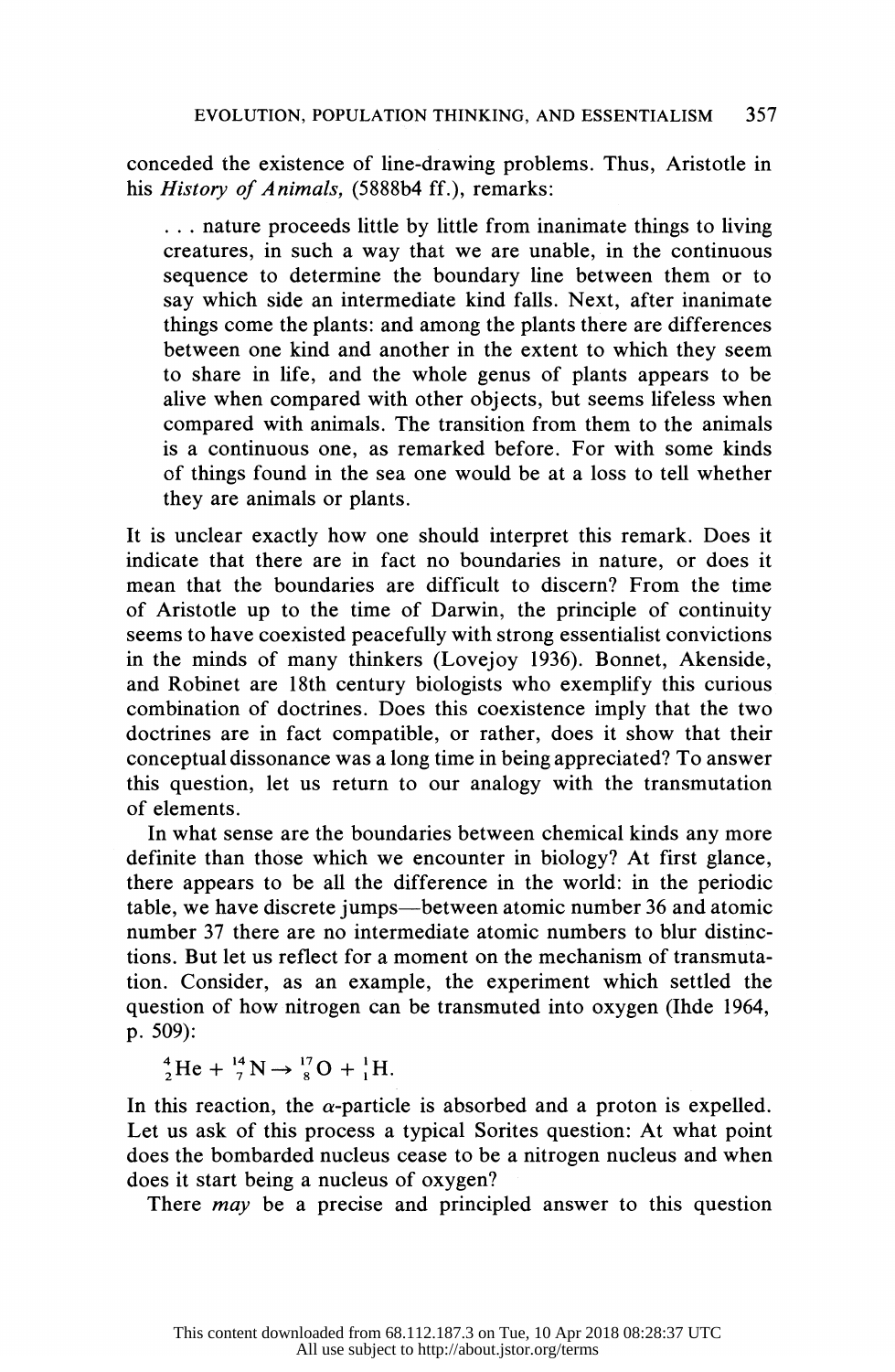which is given by the relevant physical theory. But then again there may not.<sup>3</sup> I would suggest that which of these outcomes prevails really does not matter to the question of whether essentialism is a correct doctrine concerning the chemical kinds. It may well be that having a particular atomic number is a vague concept. But this is quite consistent with that (vague) property's being the essence of a chemical kind. This really does not matter, as long as the vagueness of "nitrogen" and that of "atomic number 14" coincide. Essentialism is in principle consistent with *vague essences*.<sup>4</sup> In spite of this, one wonders what the history of chemistry, and its attendant metaphysics, would have looked like, if the transmutation of elements had been a frequent and familiar phenomenon during the second half of the 19th century. Just as the fact of evolution at times tempted Darwin to adopt a nominalist attitude towards species, $5$  so in chemistry the impressive taxonomy which we now have in the form of the periodic table might never have been arrived at, line-drawing problems having convinced chemists that chemical kinds are unreal.

 As a historical matter, Hull (1965) was right in arguing that essential ism was standardly associated with a theory of definition in which vagueness is proscribed. Given this association, nonsaltative evolution was a profound embarassment to the essentialist. But, if I am right, this theory of definition is inessential to essentialism. Our argument

 $3<sup>1</sup>$  would suggest that quantum mechanical considerations show that the concept of being a nucleus with a particular atomic number is a vague one. Presumably, a collection of protons constitutes a nucleus when the strong force which causes them to attract each other overcomes their mutual electromagnetic repulsion. Whether this happens or not is a function of the distances between the protons. But this concept—that of "the" distance between particles-is indeterminate. Hence, the question of whether something is or is not a nucleus with a particular atomic number can only be answered probabilistically.

<sup>4</sup>It is probably a mistake to talk about concepts being vague *simpliciter*. Rather, one should formulate matters in terms of concepts being vague relative to a particular application. The issue of whether a concept is vague seems to reduce to the issue of whether there are cases in which it is indeterminate whether the concept applies or not. I would guess that practically every concept applying to physical objects is vague in this sense. Thus, even such concepts as "being two in number" are such that circumstances can be described in which it is indeterminate whether or not they apply to the objects in question. Degrees of vagueness can be partially defined as follows: If the set of circumstances in which concept  $P$  is indeterminate in its application is properly included in the set of circumstances in which concept  $Q$  is indeterminate, then  $Q$  is more vague than  $P$ .

 5Thus in his (1859), p. 52, Darwin says: "From these remarks it will be seen that I look at the term species, as one arbitrarily given for the sake of convenience to a set of individuals closely resembling each other, and that it does not essentially differ from the term variety, which is given to less distinct and more fluctuating forms. The term variety, again, in comparison with mere individual differences, is also applied arbitrarily, and for mere convenience sake." Elsewhere in (1859) (e.g., pp. 432-3), Darwin espouses his perhaps more dominant populationist view that, in spite of line-drawing problems, species are real.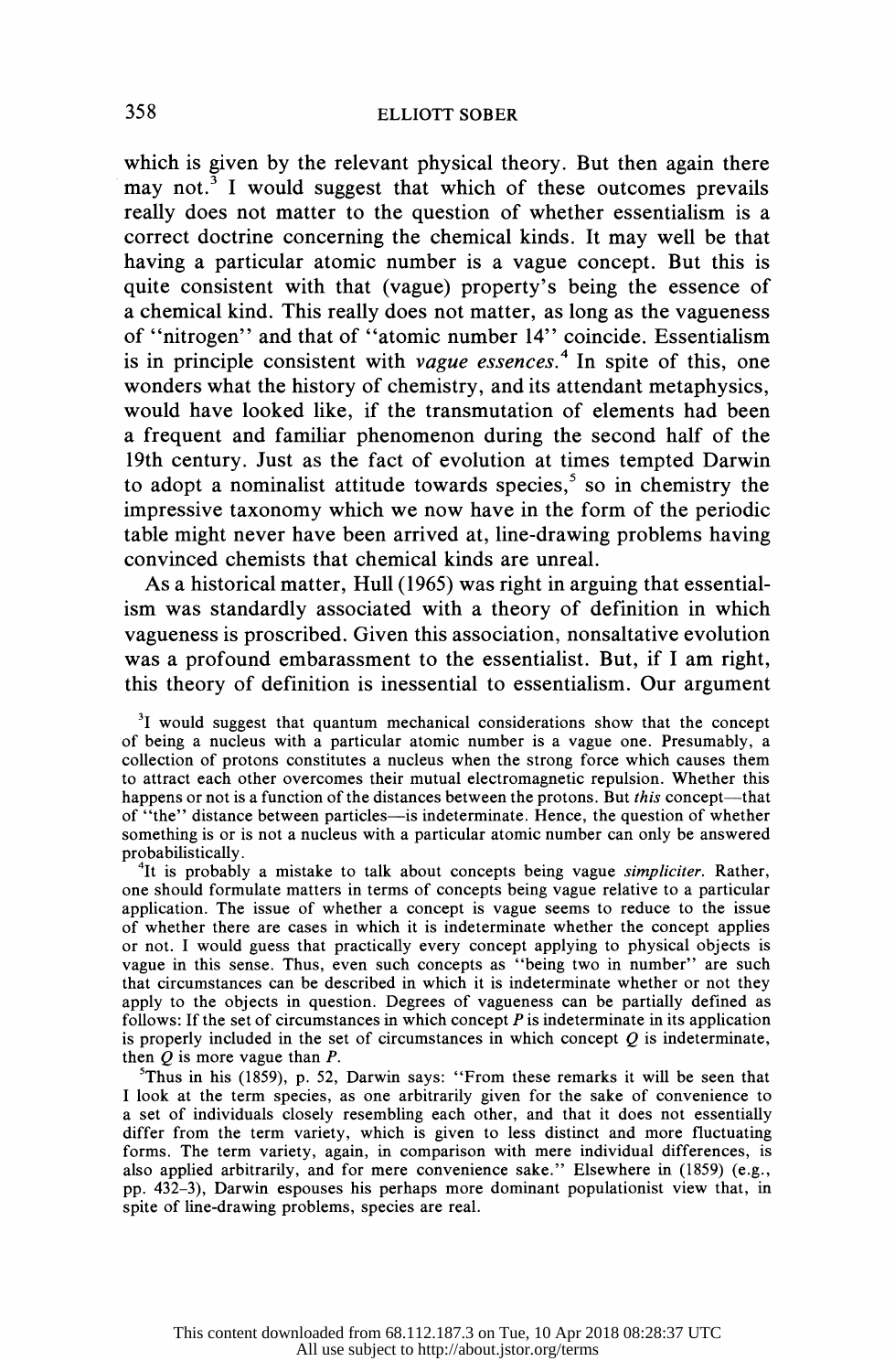that the gradualness of evolution is not the decisive issue in undermining essentialism is further supported, I think, by the fact that contemporary evolutionary theory contains proposals in which evolutionary gradual ism is rejected. Eldredge and Gould (1972) have argued that the standard view of speciation (as given, for example, in Ayala 1978 and Mayr 1963) is one in which phylogeny is to be seen as a series of "punctuated equilibria." Discontinuities in the fossil record are not to be chalked up to incompleteness, but rather to the fact that, in geological time, jumps are the norm. I would suggest that this theory of discontinuous speciation is cold comfort to the essentialist. Whether lines are easy or hard to draw is not the main issue, or so I shall argue.<sup>6</sup>

 Another local anti-essentialist argument has been developed by Ghiselin (1966), (1969), and (1974) and Hull (1976) and (1978). They have argued that evolutionary theory makes it more plausible to view species as spatio-temporally extended individuals than as natural kinds. A genuine natural kind like gold may "go extinct" and then reappear; it is quite possible for there to be gold things at one time, for there to be no gold at some later time, and then, finally, for gold to exist at some still later time. But the conception of species given by evolutionary theory does not allow this sort of flip-flopping in and out of existence: once a biological taxon goes extinct, it must remain so. Hull (1978) argues that the difference between chemical natural kinds and biological species is that the latter, but not the former, are historical entities. Like organisms, biological species are individu ated in part by historical criteria of spatio-temporal continuity. I am inclined to agree with this interpretation; its impact on pre-Darwinian conceptions of species could hardly be more profound. But what of its impact on essentialism? If essentialism is simply the view that species have essential properties (where a property need not be purely qualitative), then the doctrine remains untouched (as Hull himself realises). Kripke (1972) has suggested that each individual human being has the essential property of being born of precisely the sperm and the egg of which he or she was born. If such individuals as organisms have essential properties, then it will presumably also be possible for individuals like Drosophila melanogaster to have essential properties as well. Of course, these essences will be a far cry from the "purely qualitative" characteristics which traditional essentialism thought it was in the business of discovering.

<sup>&</sup>lt;sup>6</sup>I am not arguing that Hull (1965) and others have misidentified the essence of essentialism and that their criticisms thereby fail to get to the heart of the matter. Essentialism, like most isms which evolve historically, probably does not even have an essence. Rather, I am trying to construe essentialism as a fairly flexible doctrine which, in at least some circumstances, can be seen to be quite consistent with the existence of insoluble line-drawing problems.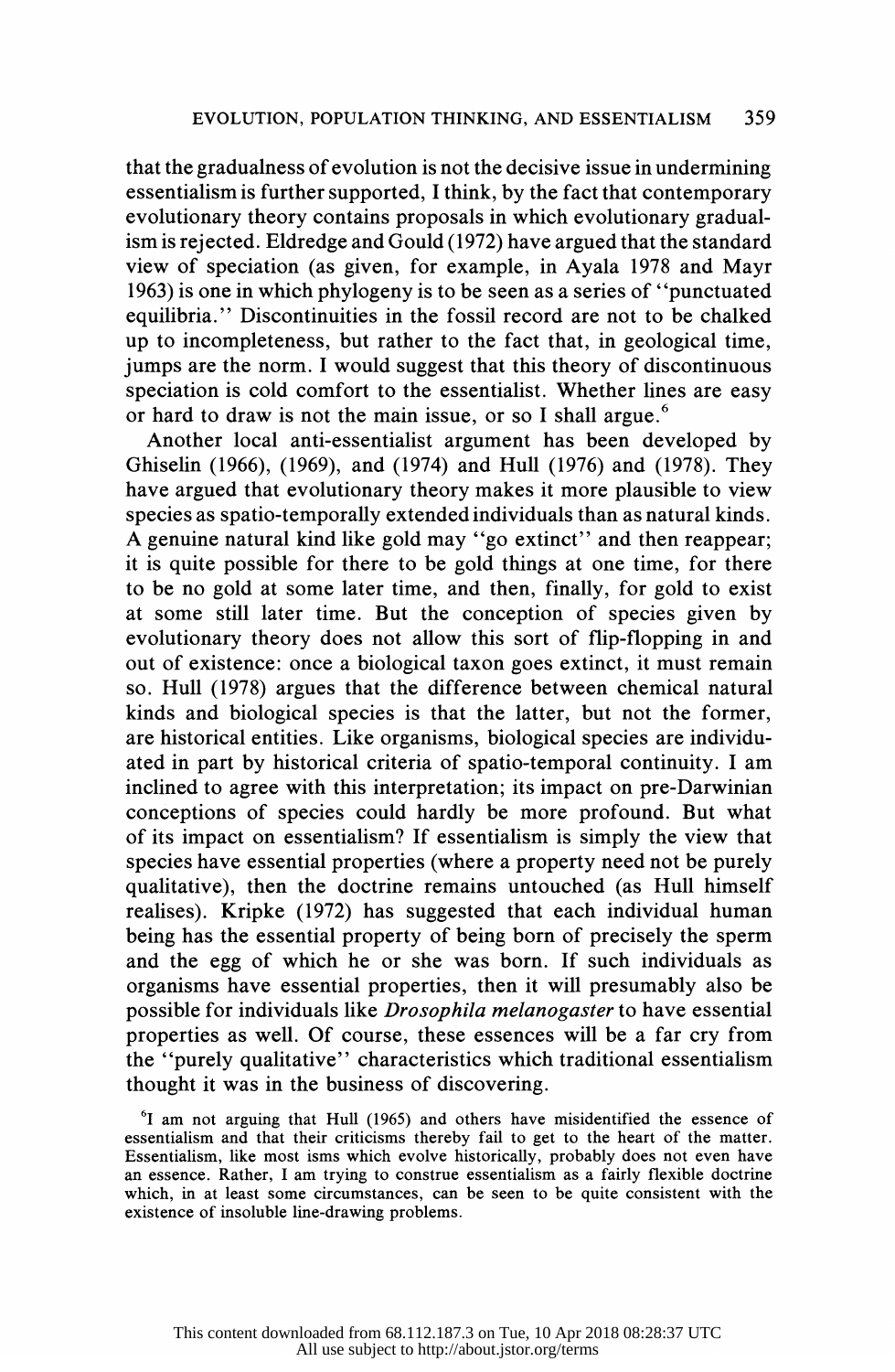My analysis of the impact of evolutionary theory on essentialism is parallel, though additional. Whether species are natural kinds or spatio-temporally extended individuals, essentialist theories about them are untenable. Two kinds of arguments will be developed for this conclusion. First, I will describe the way in which essentialism seeks to explain the existence of variability, and will argue that this conception is rendered implausible by evolutionary theory. Secondly, I will show how evolutionary theory has removed the need for providing species with constituent definitions; population thinking provides another way of making species scientifically intelligible. This consideration, coupled with the principle of parsimony, provides an additional reason for thinking that species do not have essences.

 2. Aristotle's Natural State Model. One of the fundamental ideas in Aristotle's scientific thinking is what I will call his "Natural State Model". This model provides a technique for explaining the great diversity found in natural objects. Within the domain of physics, there are heavy and light objects, ones that move violently and ones that do not move at all. How is one to find some order that unites and underlies all this variety? Aristotle's hypothesis was that there is a distinction between the natural state of a kind of object and those states which are not natural. These latter are produced by subjecting the object to an *interfering force*. In the sublunar sphere, for a heavy object to be in its natural state is for it to be located where the center of the Earth is now (On the Heavens, ii, clr, 296b) and 310b, 2-5). But, of course, many heavy objects fail to be there. The cause for this divergence from what is natural is that these objects are acted on by interfering forces which prevent them from achieving their natural state by frustrating their natural tendency. Variability within nature is thus to be accounted for as a deviation from what is natural; were there no interfering forces, all heavy objects would be located in the same place (Lloyd 1968).

 Newton made use of Aristotle's distinction, but disagreed with him about what the natural state of physical objects is. The first law of motion says that if a body is not acted upon by a force, then it will remain at rest or in uniform motion. And even in general relativity, the geometry of space-time specifies a set of geodesics along which an object will move as long as it is not subjected to a force. Although the terms "natural" and "unnatural" no longer survive in Newtonian and post-Newtonian physics, Aristotle's distinc tion can clearly be made within those theories. If there are no forces at all acting on an object, then, a fortiori, there are no interfering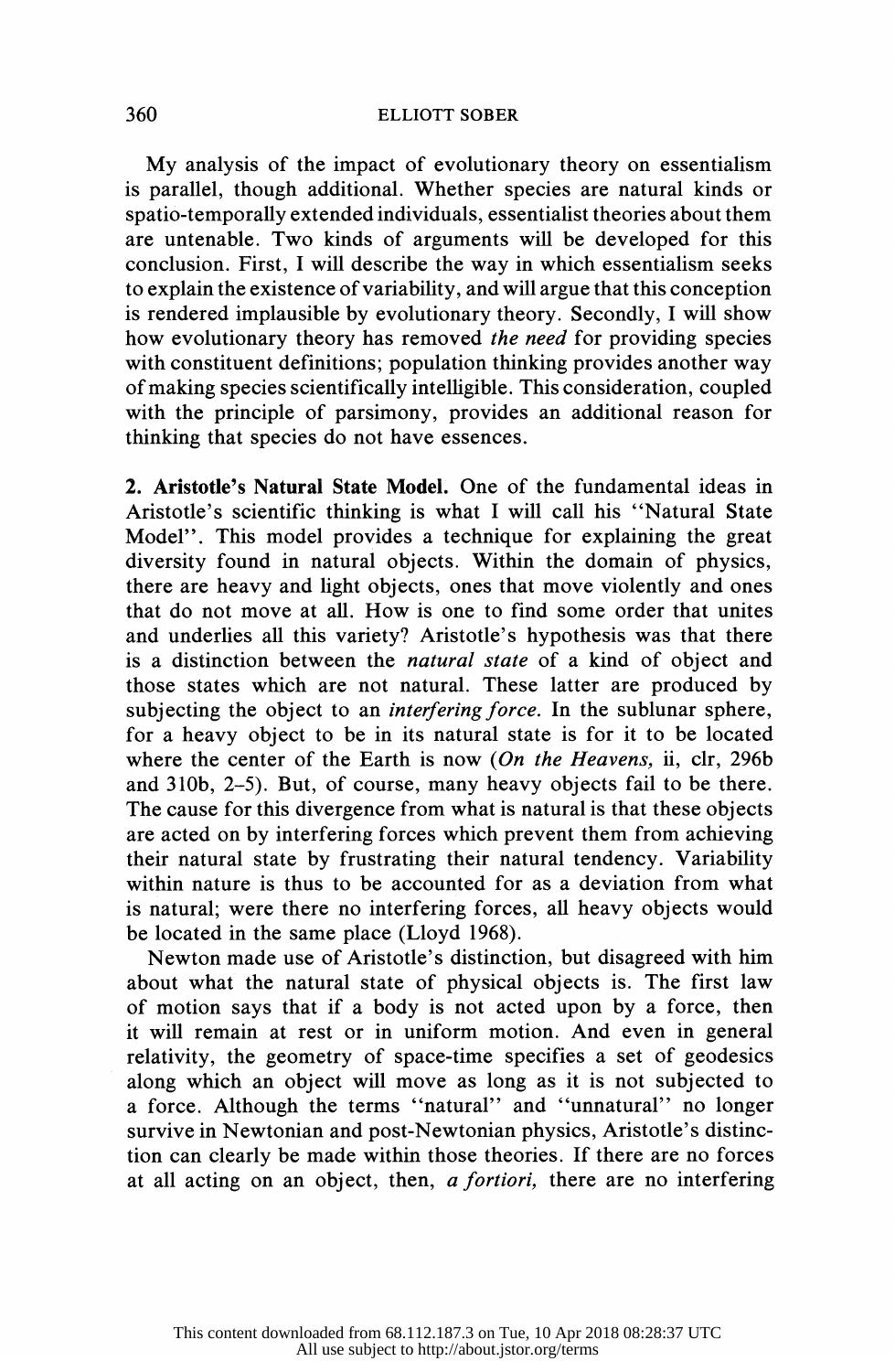forces acting on it either. A natural state, within these theories, is a zero-force state.

 The explanatory value of Aristotle's distinction is fairly familiar. If an object is not in its natural state, we know that the object must have been acted on by a force, and we set about finding it. We do this by consulting our catalog of known forces. If none of these is present, we might augment our catalog, or perhaps revise our conception of what the natural state of the system is. This pattern of analysis is used in population genetics under the rubric of the Hardy-Weinberg law. This law specifies an equilibrium state for the frequencies of genotypes in a panmictic population; this natural state is achieved when the evolutionary forces of mutation, migration, selection and drift are not at work.

 In the biological world, Aristotle sets forth the same sort of explanatory model. Diversity was to be accounted for as the joint product of natural regularities and interfering forces. Aristotle invokes this model when he specifies the regularities governing how organisms reproduce themselves:

 ... [for] any living thing that has reached its normal development and which is unmutilated, and whose mode of generation is not spontaneous, the most natural act is the production of another like itself, an animal producing an animal, a plant a plant  $\dots$ (De Anima, 415a26).

 Like producing like, excepting the case of spontaneous generation, is the natural state, subject to a multitude of interferences, as we shall see.

 In the case of spontaneous generation, the natural state of an organism is different. Although in the *Metaphysics* and the *Physics* "spontane ous" is used to mean unusual or random, in the later biological writings, History of Animals and Generation of Animals, Aristotle uses the term in a different way (Balme 1962, Hull 1967). Spontaneous genera tion obeys its own laws. For a whole range of organisms classified between the intermediate animals and the plants, like never naturally produces like. Rather, a bit of earth will spontaneously generate an earthworm, and the earthworm will then produce an eel. Similarly, the progression from slime to ascarid to gnat and that from cabbage leaf to grub to caterpillar to chrysallis to butterfly likewise counts as the natural reproductive pattern for this part of the living world (History of Animals, 570a5, 551b26, 551a13).

 So much for the natural states. What counts as an interference for Aristotle? According to Aristotle's theory of sexual reproduction,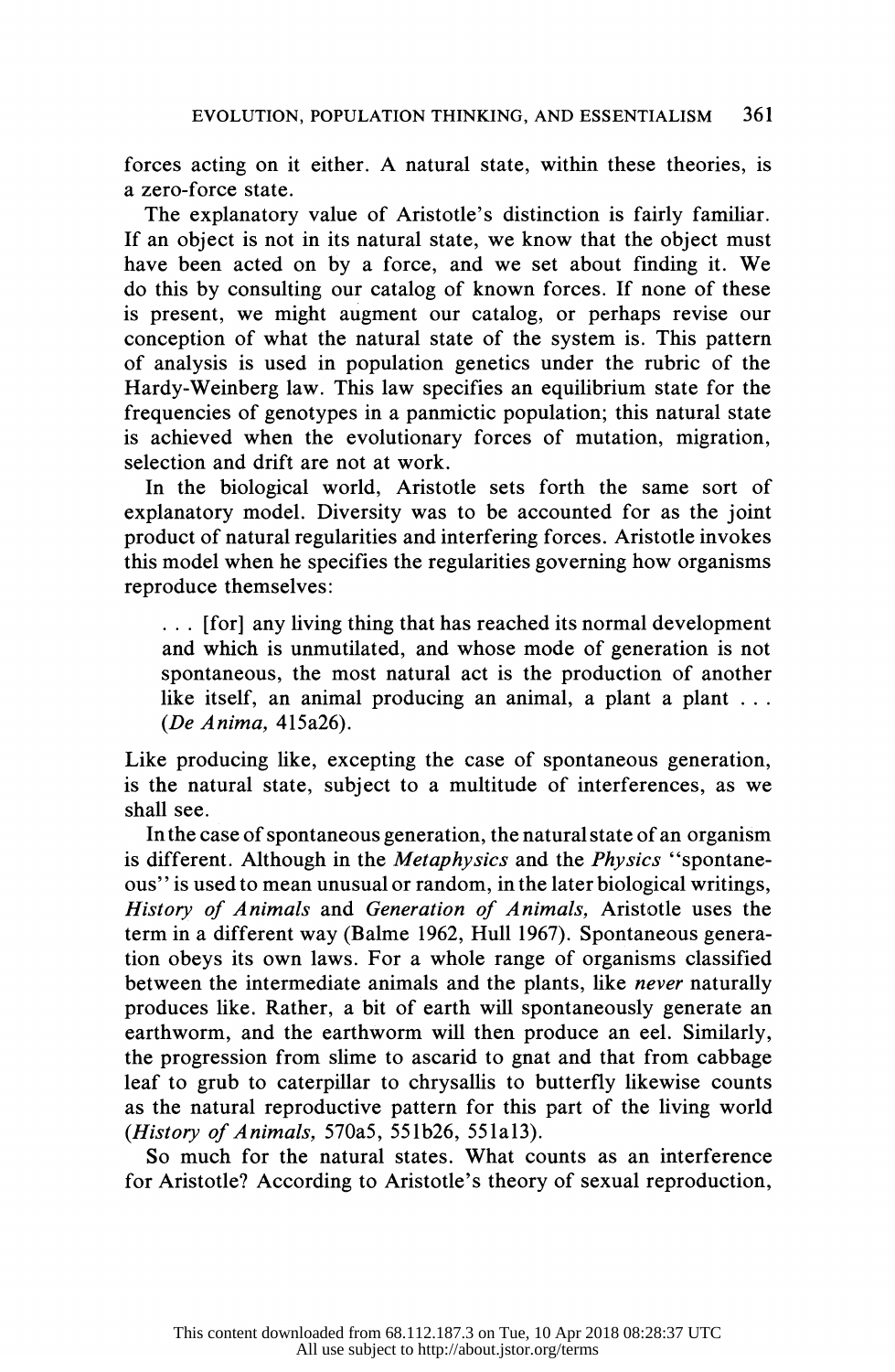the male semen provides a set of instructions which dictates how the female matter is to be shaped into an organism.<sup>7</sup> Interference may arise when the form fails to completely master the matter. This may happen, for example, when one or both parents are abnormal, or when the parents are from different species, or when there is trauma during foetal development. Such interferences are anything but rare, according to Aristotle. Mules-sterile hybrids-count as deviations from the natural state (Generation of Animals, ii, 8). In fact, the females of a species do too, even though they are necessary for the species to reproduce itself (Generation of Animals, ii, 732a; ii, 3, 737a27; iv, 3, 767b8; iv, 6, 775a15). In fact, reproduction that is completely free of interference would result in an offspring which exactly resembles the father.<sup>8</sup> So failure to exactly resemble the male parent counts as a departure from the natural state. Deviations from type, whether mild or extreme, Aristotle labels "terata"—monsters. They are the result of interfering forces (biaion) deflecting reproduction from its natural pattern.

 Besides trying to account for variation within species by using the Natural State Model, Aristotle at times seems to suggest that there are entire species which count as monsters (Preuss 1975, pp. 215-16; Hull 1968). Seals are deformed as a group because they resemble lower classes of animals, owing to their lack of ears. Snails, since they move like animals with their feet cut off, and lobsters, because they use their claws for locomotion, are likewise to be counted as monsters (Generation of Animals, 19, 714b, 18-19; Parts of Animals, iv, 8, 684a35). These so called "dualizing species" arise because they are the best possible organisms that can result from the matter out of which they are made. The scale of nature, it is suggested, arises in all its graduated diversity because the quality of the matter out of which organisms are made also varies—and nature persists in doing the best possible, given the ingredients at hand.

 One cannot fault Aristotle for viewing so much of the biological domain as monstrous. Natural state models habitually have this characteristic; Newton's first law of motion is not impugned by the fact that no physical object is wholly unaffected by an outside force. Even so, Aristotle's partition of natural state and non-natural state in biology sounds to the modern ear like a reasonable distinction run wild. "Real terrata are one thing," one might say, "but to call

 $T$ This characterization of Aristotle's view in terms of some information bearing entity is not completely anachronistic, as Delbriick (1971) points out when he (in jest) suggests that Aristotle should receive a Nobel Prize for having discovered DNA.

<sup>&</sup>lt;sup>8</sup>In this discussion of Aristotle's view of *terrata*, I have been much helped by Furth's (1975, section 11).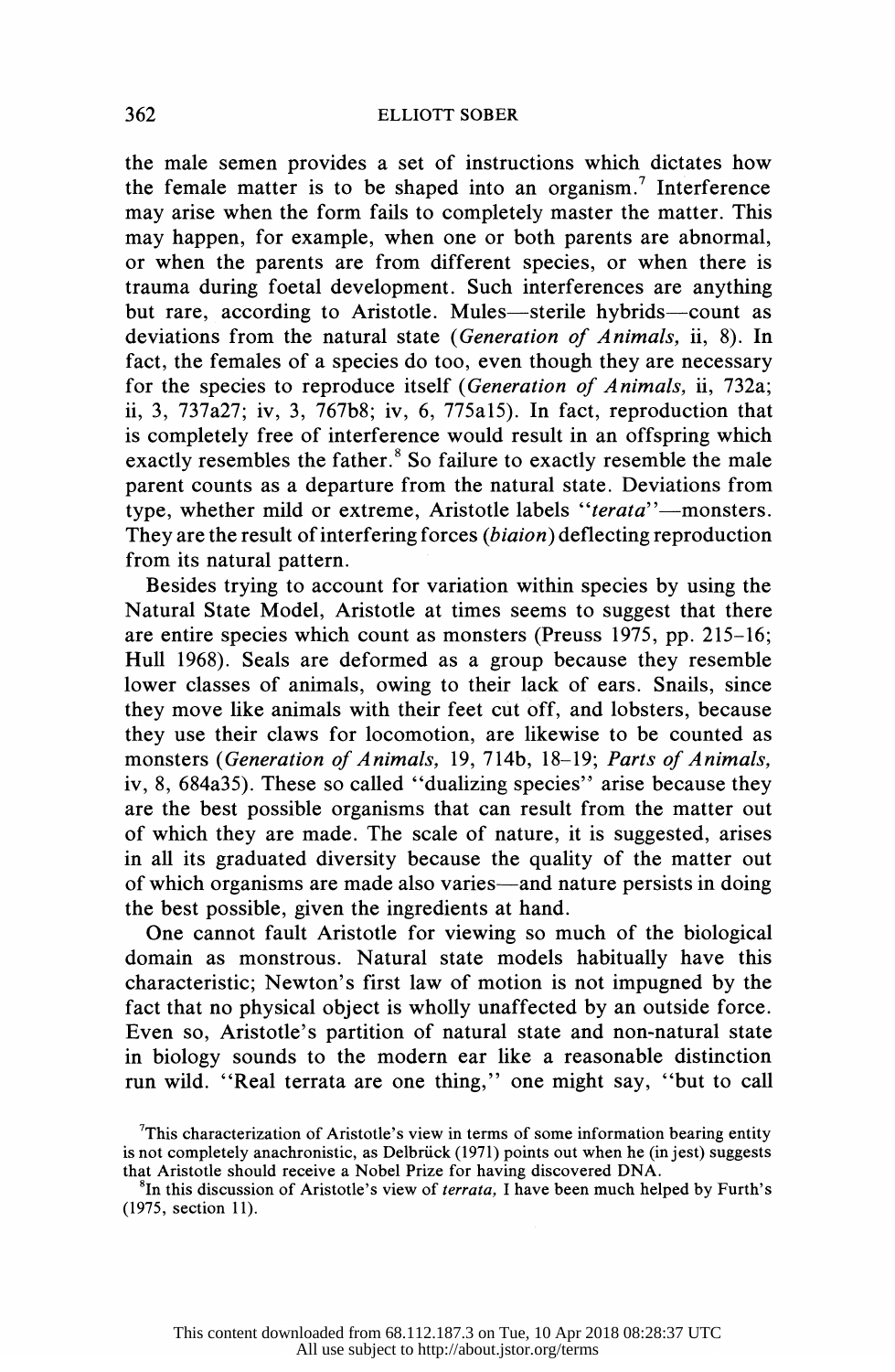entire species, and all females, and all males who don't exactly resemble their fathers monsters, seems absurd." Notice that our "modern" conceptions of health and disease and our notion of normality as something other than a statistical average enshrine Aristotle's model. We therefore are tempted to make only a conservative criticism of Aristotle's biology: we preserve the form of model he propounded, but criticize the applications he made of it. Whether this minimal critique of Aristotle is possible in the light of evolutionary theory, remains to be seen.

 The Natural State Model constitutes a powerful tool for accounting for variation. Even when two species seem to blend into each other continuously, it may still be the case that all the members of one species have one natural tendency while the members of the other species have a quite different natural tendency. Interfering forces may, in varying degrees, deflect the individuals in both species from their natural states, thus yielding the surface impression that there are no boundaries between the species. This essentialist response to the fact of diversity has the virtue that it avoids the *ad hoc* maneuver of contracting the boundaries of species so as to preserve their internal homogeneity.<sup>9</sup> This latter strategy was not unknown to the essentialist, but its methodological defects are too well known to be worth recounting here. Instead of insisting that species be defined in terms of some surface morphological feature, and thereby having each species shrink to a point, the essentialist can countenance unlimited variety in, and continuity between, species, as long as underlying this plenum one can expect to find discrete natural tendencies. The failure to discover such underlying mechanisms is no strong reason to think that none exist; but the development of a theory which implies that natural tendencies are not part of the natural order is another matter entirely.

 Aristotle's model was a fixed point in the diverse conjectures to be found in pre-Darwinian biology. Preformationists and epigeneticists, advocates of evolution and proponents of stasis, all assumed that there is a real difference between natural states and states caused by interfering forces. The study of monstrosity—teratology—which in this period made the transition from unbridled speculation to encyclopedic catalogues of experimental oddities (Meyer 1939), is

<sup>&</sup>lt;sup>9</sup>If one views Aristotle as excluding monstrous forms from membership in any species category, then one will have an extreme instance of this ad hoc strategy; no organism will belong to any species. Hull (1973, pp. 39-40) sees Aristotle and scholastic science as hopelessly committed to this futile strategy. However, on the view I would attribute to Aristotle, most, if not all, monstrous forms are members of the species from which they arose. They, like Newtonian particles which fail to be at rest or in uniform motion, fail to achieve their natural states because of identifiable causal forces.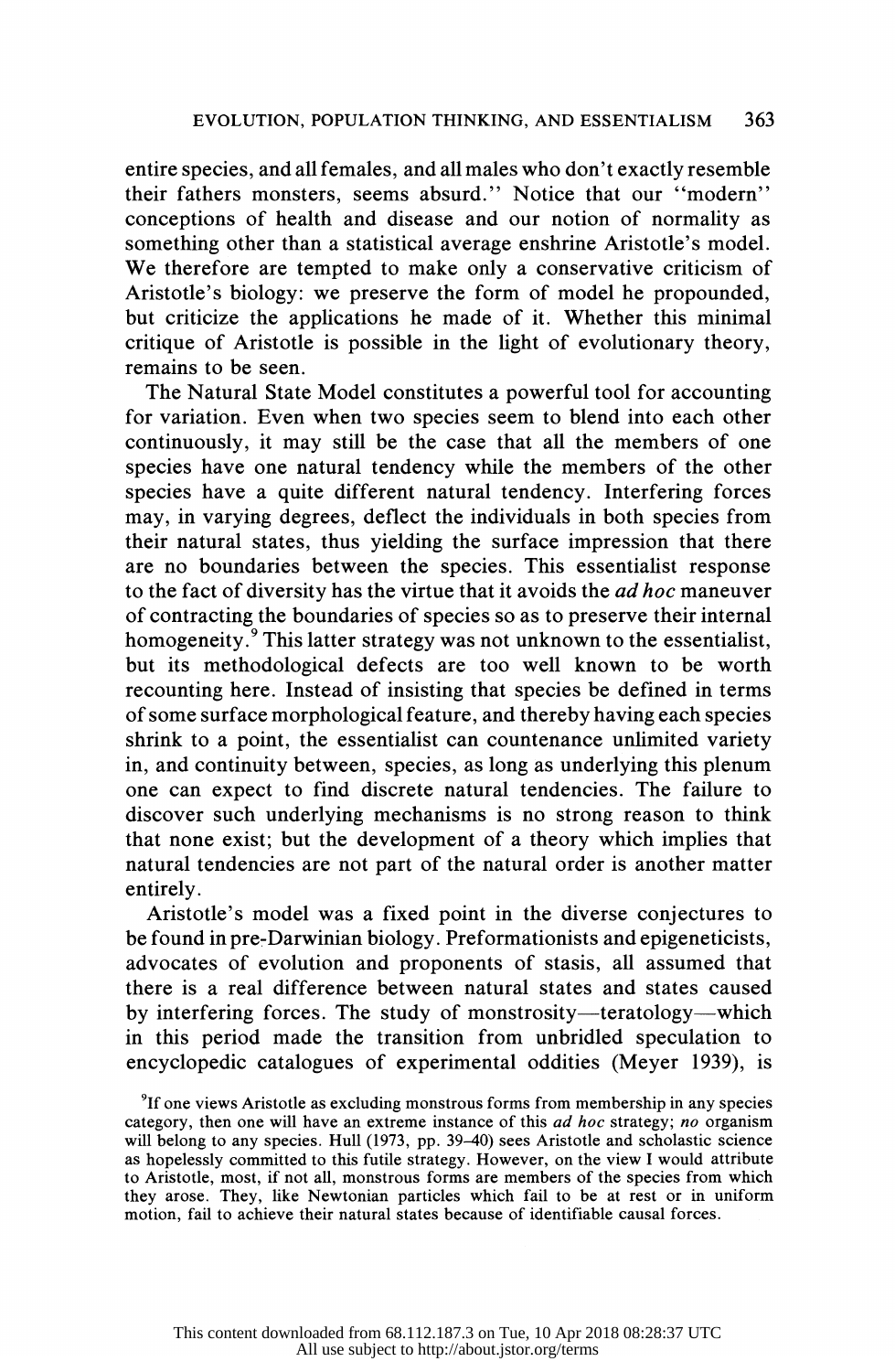an especially revealing example of the power exerted by the Natural State Model. Consider, for example, the 18th century disagreement between Maupertuis and Bonnet over the proper explanation of polydactyly. Both had at their fingertips a genealogy; it was clear to both that somehow or other the trait regularly reappeared through the generations. Maupertuis conjectured that defective hereditary material was passed along, having originally made its appearance in the family because of an error in nature (Glass 1959b, pp  $62-7$ ). Maupertuis, a convinced Newtonian, thought that traits, both normal and anomalous, resulted from the lawful combination of hereditary particles (Roger 1963). When such particles have normal quantities of attraction for each other, normal characteristics result. However, when particles depart from this natural state, either too many or too few of them combine, thus resulting in monstres par exces or monstres par defaut. Bonnet, a convinced ovist, offered a different hypothesis. For him, polydactyly is never encoded in the germ, but rather results from abnormal interuterine conditions or from male sperm interfering with normal development (Glass 1959a, p. 169). Thus whether polydactyly is "naturalized" by Maupertuis' appeal to heredity or by Bonnet's appeal to environment, the trait is never regarded as being completely natural. Variability in nature-in this case variability as to the number of digits-is a deviation from type.

 In pre-Darwinian disputes over evolution, natural states loom equally large. Evolutionary claims during this period mainly assumed that living things were programmed to develop in a certain sequence, and that the emergence of biological novelty was therefore in conformity with some natural plan. Lovejoy (1936) discusses how the Great Chain of Being was "temporalized" during the 18th century; by this, he has in mind the tendency to think that the natural ordering of living things from those of higher type down to those of lower type also represented an historical progression. Such programmed, directed evolution-in which some types naturally give rise to others-is very much in the spirit of the Natural State Model. Whether species are subject to historical unfolding, or rather exist unchanged for all time, the concept of species was inevitably associated with that of type; on either view, variation is deviation caused by interfering forces.

 It was generally presupposed that somewhere within the possible variations that a species is capable of, there is a privileged state-a state which has a special causal and explanatory role. The laws governing a species will specify this state, just as the laws which make sense of the diversity of kinematic states found in physics tell us what is the natural state of a physical object. The diversity of individual organisms is a veil which must be penetrated in the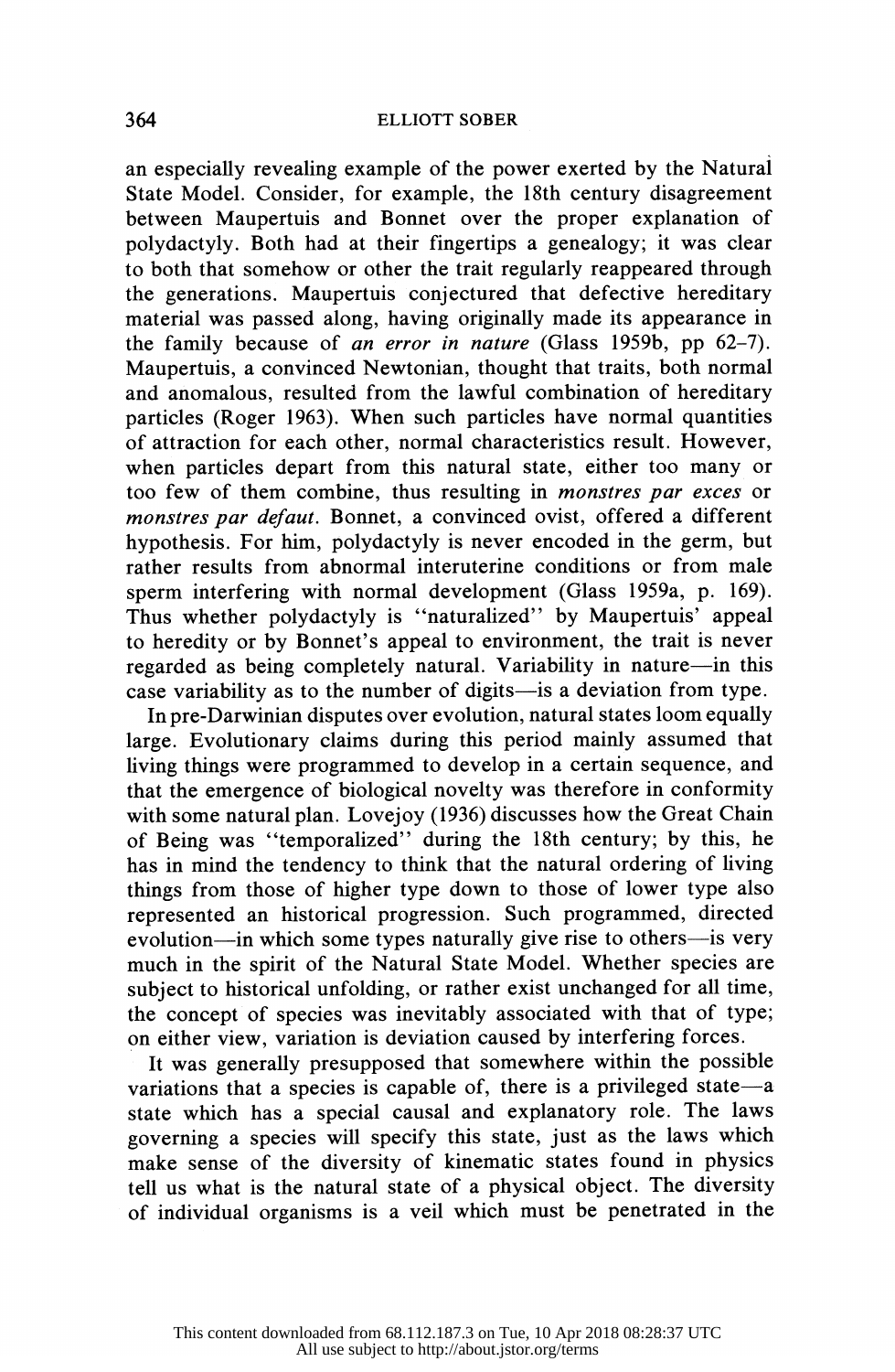search for invariance. The transformation in thinking which we will trace in the next two sections consisted in the realization that this diversity itself constituted an invariance, obeying its own laws.

 3. The Law of Errors and the Emergence of Population Thinking. So far, I have sketched several of the applications that have been made of Aristotle's model within biology. This strategy for explaining variation, I will argue in the next section, has been discredited by modern evolutionary theory. Our current theories of biological varia tion provide no more role for the idea of natural state than our current physical theories do for the notion of absolute simultaneity. Theories in population genetics enshrine a different model of variation, one which only became possible during the second half of the 19th century. Some brief account of the evolution within the field of statistics of our understanding of the law of errors will lay the groundwork for discussing the modern understanding of biological variation.

 From its theoretical formulation and articulation in the 18th century, up until the middle of the 19th century, the law of errors was understood as a law about errors. Daniel Bernouilli, Lagrange, and Laplace each tried to develop mathematical techniques for determining how a set of discordant observations was to be interpreted (Todhunter 1865). The model for this problem was, of course, that there is a single true value for some observational variable, and a multiplicity of inconsistent readings that have been obtained. Here we have a straightforward instance of Aristotle's model: interfering forces cause variation in opinion; in nature there is but one true value. The problem for the theory of errors was to penetrate the veil of variability and to discover behind it the single value which was the constant cause of the multiplicity of different readings. Each observation was thus viewed as the causal upshot of two kinds of factors: part of what determines an observational outcome is the real value of the variable, but interfering forces which distort the communication of this informa tion from nature to mind, also play a role. If these interfering forces are random—if they are as likely to take one value as any other—then the mean value of the readings is likely to represent the truth, when the number of observations is large. In this case, one reaches the truth by ascending to the summit of the bell curve. It is important to notice that this application of the Natural State Model is epistemo logical, not ontological. One seeks to account for variation in our observations of nature, not variation in nature itself. The decisive transition, from this epistemological to an ontological application, was made in the 1830's by the influential Belgian statistician Adolphe Quetelet.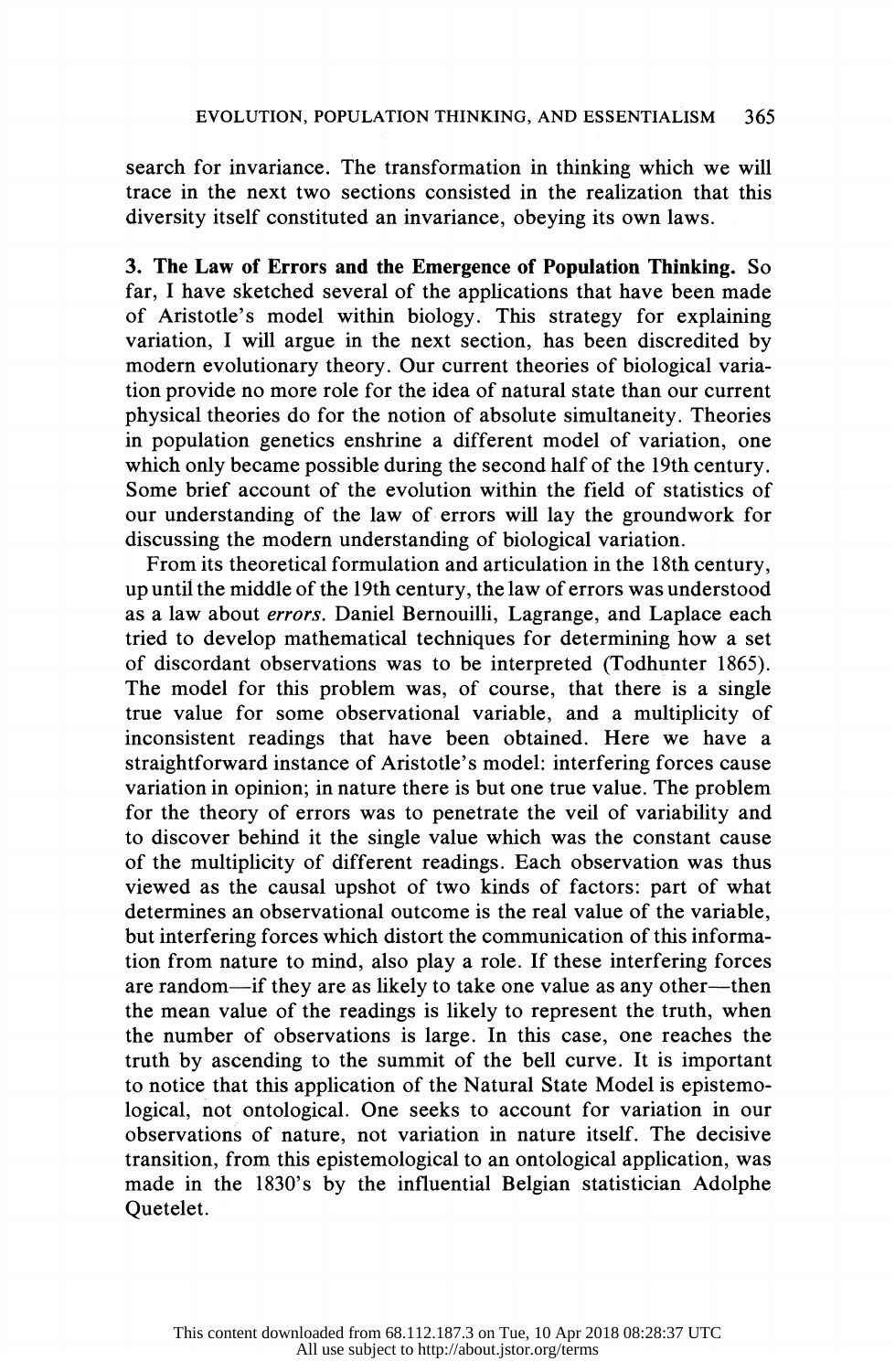Quetelet's insight was that the law of errors could be given an ontological interpretation by invoking a distinction which Laplace had earlier exploited in his work in Newtonian mechanics.<sup>10</sup> Laplace decomposed the forces at work in the solar system into two kinds. First, there are the constant causes by which the planets are affected by the sun's gravitation; second, there are the particular disturbing causes which arise from the mutual influences of the planets, their satellites, and the comets. Laplace's strategy was a familiar analytic one. He tried to decompose the factors at work in a phenomenon into components, and to analyze their separate contributions to the outcome. The character of this decomposition, however, is of special interest: one, central, causal agent is at work on the components of a system, but the effects of this force are complicated by the presence of numerous interferences which act in different directions.

In his book of 1835, Sur l'homme et le développement de ses facultés, ou essai de physique social, Quetelet put forward his conception of the average man which for him constituted the true subject of the discipline of social physics. By studying the average man, Quetelet hoped to filter out the mutifarious and idiosyncratic characteristics which make for diversity in a population, and to focus on the central facts which constitute the social body itself. Like Weber's later idea of an ideal type, Quetelet's conception of the average man was introduced as a "fiction" whose utility was to facilitate a clear view of social facts by allowing one to abstract from the vagaries of individual differences. But unlike Weber, Quetelet quickly came to view his construct as real-a subject matter in its own right. Quetelet was struck by the analogy between a society's average man and a physical system's center of gravity. Since the latter could play a causal role, so too could the former; neither was a mere abstraction. For Quetelet, variability within a population is caused by deviation from type. When the astronomer John Herschel reviewed Quetelet's Lettres sur les probabilités in 1850, he nicely captured Quetelet's idea that the average man is no mere artefact of reflection:

 An average may exist of the most different objects, as the heights of houses in a town, or the sizes of books in a library. It may be convenient to convey a general notion of the things averaged; but it involves no conception of a natural and recognizable central magnitude, all differences from which ought to be regarded as deviations from a standard. The notion of a mean, on the other

<sup>&</sup>lt;sup>10</sup>Hilts (1973, pp. 209-10). My discussion of Quetelet and Galton in what follows leans heavily on Hilts (1973). It has a number of points in common with Hacking's (1975).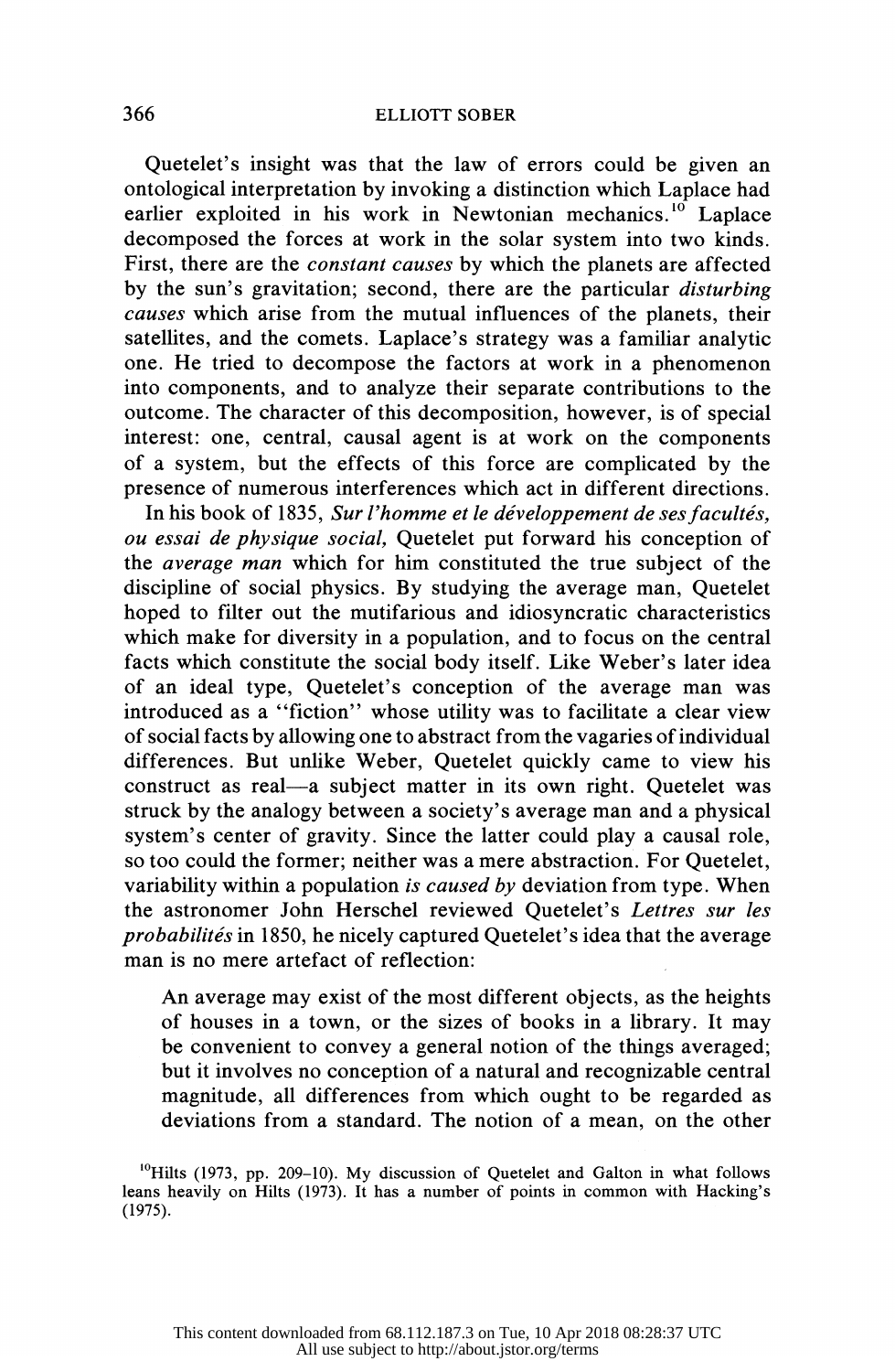hand, does imply such a conception, standing distinguished from an average by this very feature, viz. the regular marching of the groups, increasing to a maximum and thence again diminishing. An average gives us no assurance that the future will be like the past. A mean may be reckoned on with the most implicit confidence (Hilts 1973, p. 217).

 Quetelet found little theoretical significance in the fact of individual differences. Concepts of correlation and amount of variation were unknown to him. For Quetelet, the law of errors is still a law about errors, only for him the mistakes are made by nature, not by observers. Our belief that there is variation in a population is no mistake on our part. Rather, it is the result of interferences confounding the expression of a prototype. Were interfering forces not to occur, there would be no variation.

 It may strike the modern reader as incredible that anyone could view a trait like girth on this mode. However, Quetelet, who was perhaps the most influential statistician of his time, did understand biological differences in this way. He was impressed, not to say awe struck, by the fact that the results of accurately measuring the waists of a thousand Scottish soldiers would assume the same bell-shaped distribution as the results of inaccurately measuring the girth of a single, average, soldier a thousand times. For Quetelet, the point of attending to variation was to see through it-to render it transparent. Averages were the very antitheses of artefacts; they alone were the true objects of inquiry. $\frac{11}{11}$ 

 Frances Galton, who was Darwin's cousin,'2 was responsible for fundamental innovations in the analysis of individual differences. He discovered the standard deviation and the correlation coefficient. His work on heredity was later claimed by both Mendelians and biometri cians as seminal, and thus can be viewed as a crucial step towards the synthetic theory of evolution (Provine 1971). But his interest to our story is more restricted. Galton, despite his frequently sympathetic comments about the concept of type, $13$  helped to displace the average

 <sup>&</sup>quot;Boring (1929, p. 477) brings out the Aristotelian teleology contained in Quetelet's ideas quite well when he characterizes Quetelet as holding that "We might regard such human variation as if it occurred when nature aimed at an ideal and missed by varying amounts."

<sup>&</sup>lt;sup>12</sup>Although Galton found *The Origin of Species* an encouragement to pursue his own ideas, he indicates that his interest in variation and inheritance were of long standing. See Hilts (1973, p. 220).

<sup>&</sup>lt;sup>13</sup>In his *Hereditary Genius*, Galton compared the development of species with a many-faceted spheroid tumbling over from one facet or stable equilibrium to another. See Provine (1971, pp. 14-15). This saltative process insured unity of type. In spite of Galton's adherence to the idea of discontinuous evolution and certain other essentialist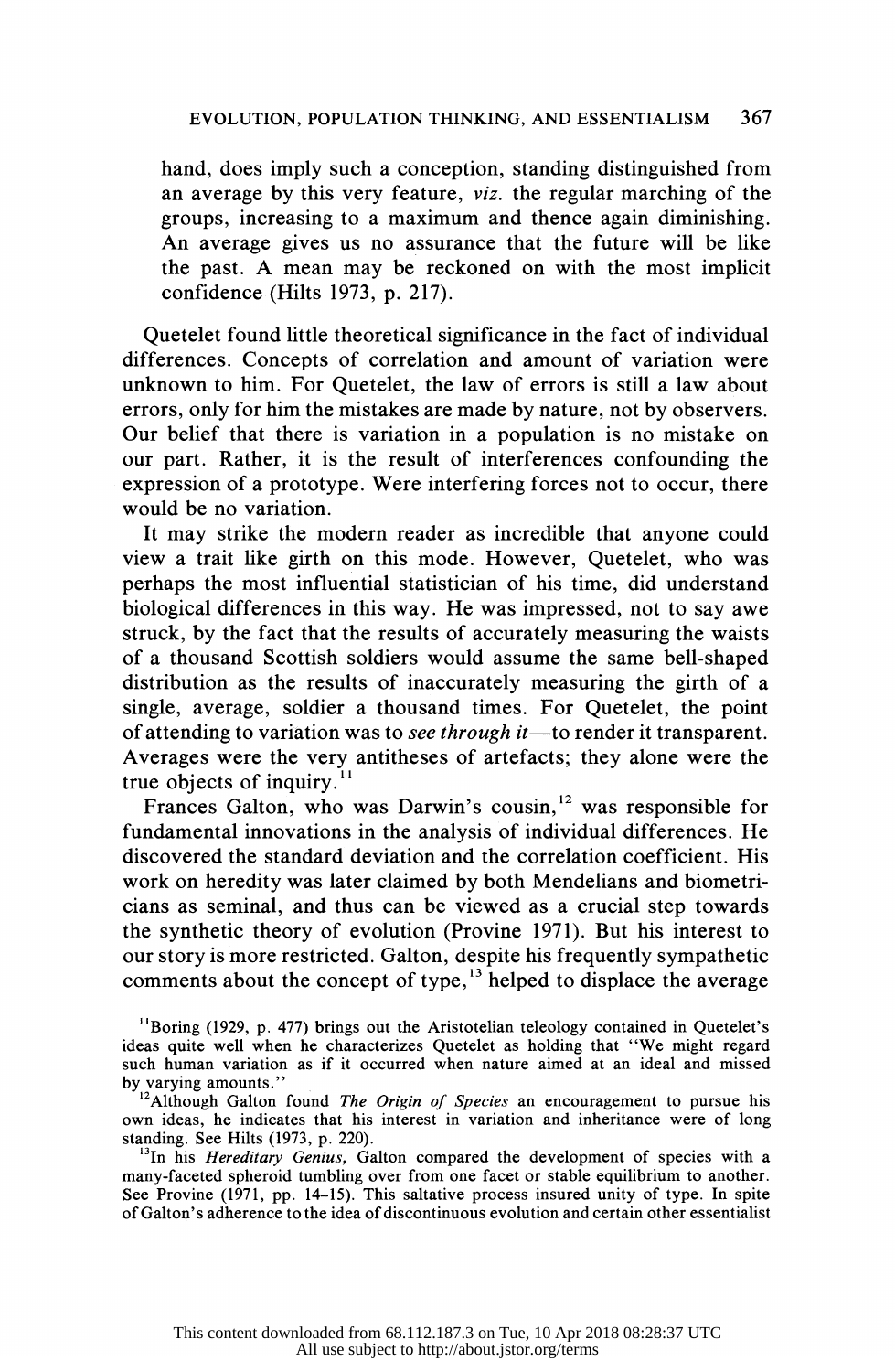man and the idea of deviation from type. He did this, not by attacking these typological constructs directly, but by developing an alternative model for accounting for variability. This model is a nascent form of the kind of population thinking which evolutionary biologists today engage in.

 One of Galton's main intellectual goals was to show that heredity is a central cause of individual differences. Although the arguments which Galton put forward for his hereditarian thesis were weak, the conception of variability he exploited in his book Hereditary Genius (1869) is of great significance. For Galton, variability is not to be explained away as the result of interference with a single prototype. Rather, variability within one generation is explained by appeal to variability in the previous generation and to facts about the transmission of variability. Galton used the law of errors, but no longer viewed it as a law about errors. As Hilts (1973, pp. 223-4) remarks: "Because Galton was able to associate the error distribution with individual differences caused by heredity, the distinction between constant and accidental causes lost much of its meaning." At the end of his life, Galton judged that one of his most important ideas was that the science of heredity should be concerned with deviations measured in statistical units. Quetelet had earlier denied that such units exist. Galton's discovery of the standard deviation gave him the mathematical machinery to begin treating variability as obeying its own laws, as something other than an idiosyncratic artefact.

 Eight years after the publication of Hereditary Genius, Galton was able to sketch a solution for the problem he had noted in that work: What fraction of the parental deviations from the norm are passed on to offspring? Galton described a model in which hereditary causes and non-hereditary causes are partitioned. Were only the former of these at work, he conjectured, each child would have traits that are intermediate between those of its parents. In this case, the amount of variation would decrease in each generation. But Galton suspected that the amount of variation is constant across generations. To account for this, he posited a second, counteracting force which causes variability within each family. Were this second force the only one at work, the amount of variation would increase. But in reality, the centrifugal and centripetal forces combine to yield a constant quantity of variability across the generations. An error distribution is thus accounted for by way of a hypothesis which characterizes it as the sum of two other error distributions.

predilections (Lewontin 1974, p. 4), his innovations in population thinking were anti-essentialist in their consequences, or so I will argue.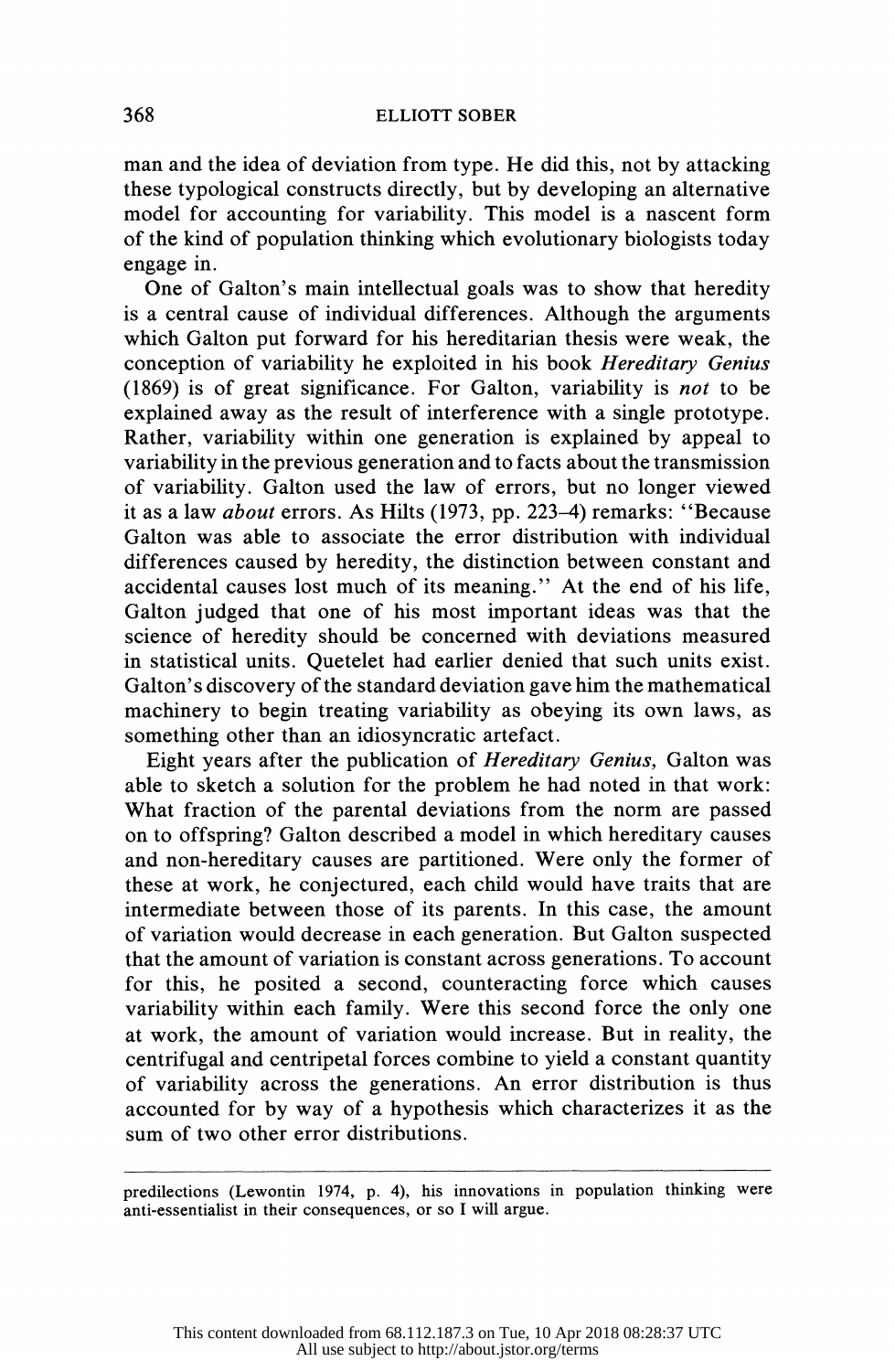In his Natural Inheritance of 1889, Galton went on to complete his investigations of the correlation coefficient, and introduced the name "normal law" as a more appropriate label for what had traditionally been called the law of errors.<sup>14</sup> Bell curves are normal; they are found everywhere, Galton thought. This change in nomencla ture crystalized a significant transformation in thinking. Bell curves need not represent mistakes made by fallible observers or by sportive nature. Regardless of the underlying etiology, they are real; they enter into explanations because the variability they represent is lawful and causally efficacious.

 The transition made possible by statistical thinking from typological to population thinking was not completed by Galton.'5 Although his innovations loosened the grip of essentialism, he himself was deeply committed to the idea of racial types and believed that evolutionary theory presupposes the reality of types. Both Galton and Darwin (1859, ch. 5; 1868, ch. 13) spoke sympathetically about the ideas of unity of type and of reversion to type, and sought to provide historical justifications of these ideas in terms of common descent. Unity of type was just similarity owing to common ancestry; reversion to type was the reappearance of latent ancestral traits. But the presence of these ideas in their writings should not obscure the way in which

 $^{14}$ Hilts (1973, p. 228). Walker (1929, p. 185) claims that the origin of the name "normal curve" is obscure. It occurs in Lexis and, she says, "it is not improbable that the term goes back to Quetelet." As natural and inevitable as Quetelet found his interpretation of the bell curve in terms of the Natural State Model, by the time Galton's Natural Inheritance appeared in 1889, there was growing sentiment that this interpretation was acceptable, if at all, only as a special case. Thus we find Galton, in that work (p. 58), saying that "the term Probable Error is absurd when applied to the subjects now in hand, such as Stature, Eye-colour, Artistic Faculty, or Disease." A year earlier, Venn, in his The Logic of Chance (p. 42), made a similar comment: "When we perform an operation ourselves with a clear consciousness of what we are aiming at, we may quite correctly speak of every deviation from this as being an error; but when Nature presents us with a group of objects of every kind, it is using a rather bold metaphor to speak in this case also of a law of error, as if she had been aiming at something all the time, and had like the rest of us missed her mark more or less in every instance." Quotations are drawn from Walker (1929, p. 53).

 $<sup>15</sup>$ It would be important to trace the development of statistical ideas from Galton</sup> through Pearson and his circle to R. A. Fisher, and to see whether Pearson's positivistic convictions had the effect of further proscribing the idea of types on the grounds that it is "unscientific." Cohen (1972)' sees Galton as already adopting some positivistic attitudes in his idea that heredity was to be understood in terms of correlations, and not in terms of causal forces. Also, see Hacking's (1975) for a bold attempt to link Galton's innovations to other developments in nineteenth century thought. I should point out that a fuller treatment of the emergence of population thinking would have to ascribe a central role to Mendel. He, much more than Galton, provided the central elements of our present conception of the relation of heredity and variation. I have stressed Galton, however, because of his interpretation of statistics and because of his view of the population as a unit of explanation.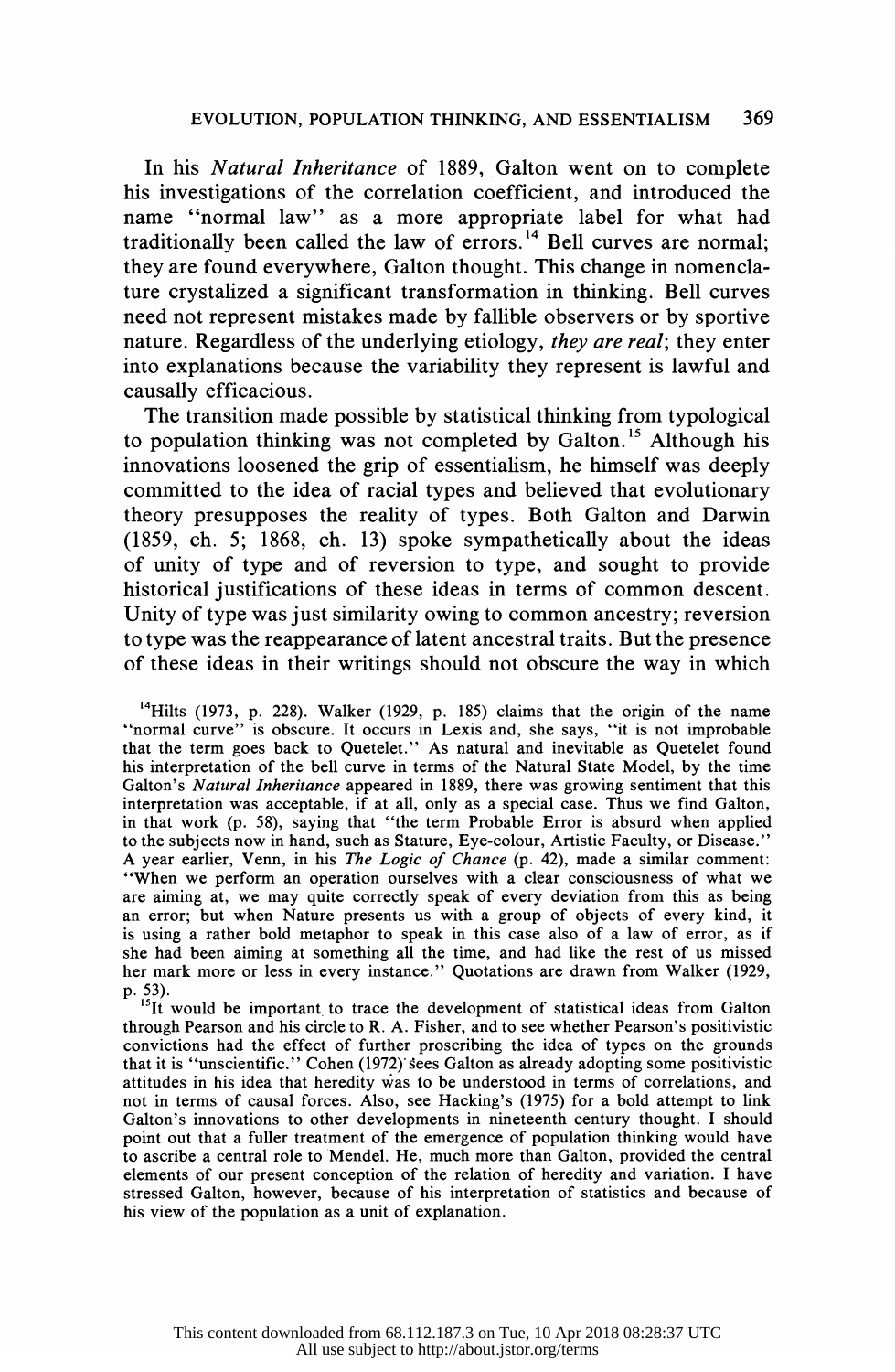their theorizing began to undermine typological thinking.

 Darwin and Galton focused on the population as a unit of organiza tion. The population is an entity, subject to its own forces, and obeying its own laws. The details concerning the individuals who are parts of this whole are pretty much irrelevant. Describing a single individual is as theoretically peripheral to a populationist as describing the motion of a single molecule is to the kinetic theory of gases. In this important sense, population thinking involves ignoring individuals: it is holistic, not atomistic. This conclusion contradicts Mayr's (1959, p. 28) assertion that for the populationist, "the individual alone is real."

 Typologists and populationists agree that averages exist; and both grant the existence of variation. They disagree about the explanatory character of these. For Quetelet, and for typologists generally, vari ability does not explain anything. Rather it is something to be explain ed or explained away. Quetelet posited a process in which uniformity gives rise to diversity; a single prototype-the average man-is mapped onto a variable resulting population. Galton, on the other hand, explained diversity in terms of an earlier diversity and constructed the mathematical tools to make this kind of analysis possible.

 Both typologists and populationists seek to transcend the blooming, buzzing confusion of individual variation. Like all scientists, they do this by trying to identify properties of systems which remain constant in spite of the system's changes. For the typologist, the search for invariances takes the form of a search for natural tendencies. The typologist formulates a causal hypothesis about the forces at work on each individual within a population. The invariance underlying this diversity is the possession of a particular natural tendency  $by$  each individual organism. The populationist, on the other hand, tries to identify invariances by ascending to a different level of organization. For Galton, the invariant property across generations within a lineage is the amount of variability, and this is a property of populations. Again we see a way in which the essentialist is more concerned with individual organisms than the populationist is. Far from ignoring individuals, the typologist, via his use of the Natural State Model, resolutely focuses on individual organisms as the entities which possess invariant properties. The populationist, on the other hand, sees that it is not just individual organisms which can be the bearers of unchanging characteristics. Rather than looking for a reality that underlies diversity, the populationist can postulate a reality sustained by diversity.

 I have just argued that there is an important sense in which typologists are more concerned with individual organisms than populationists are. However, looked at in another way, Mayr's point that populationists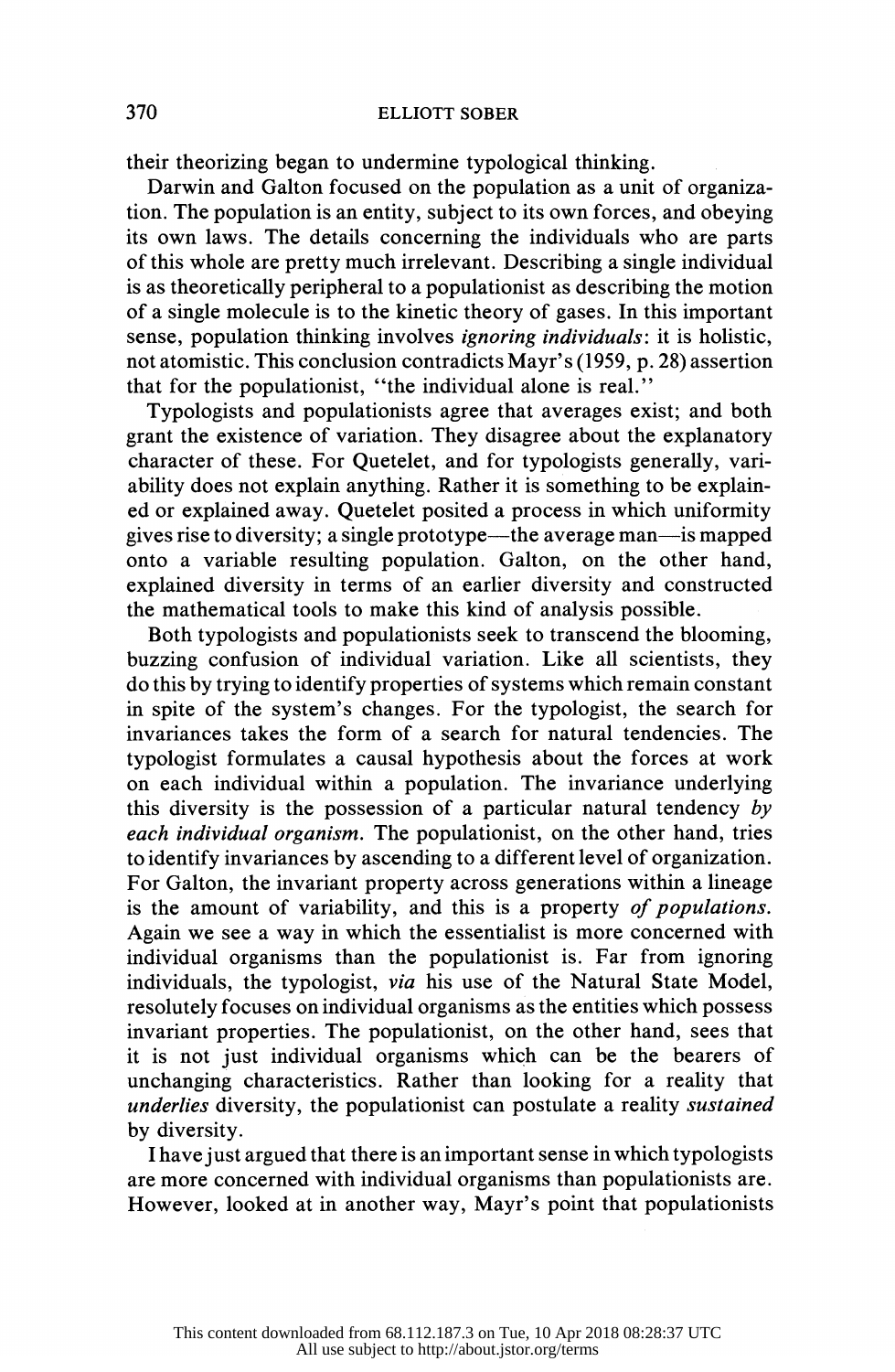assign a more central role to organisms than typologists do can be established. In models of natural selection in which organisms enjoy different rates of reproductive success because of differences in fitness, natural selection is a force that acts on individual (organismic) differences. This standard way of viewing evolution assigns a causal role to individual idiosyncracies. Individual differences are not the effects of interfering forces confounding the expression of a prototype; rather they are the causes of events that are absolutely central to the history of evolution. It is in this sense that Mayr is right in saying that evolutionary theory treats individuals as real in a way that typological thought does not (see also Lewontin 1974, pp. 5-6). Putting my point and Mayr's point, thus interpreted, together, we might say that population thinking endows individual organisms with more reality *and* with less reality than typological thinking attributes to them.

 To be real is to have causal efficacy; to be unreal is to be a mere artefact of some causal process. This characterization of what it is to be real, also used by Hacking (1975), is markedly different from the one used in traditional metaphysical disputes concerning realism, verificationism, and idealism (Sober 1980b). There, the problem is not how things are causally related, but rather it concerns what in fact exists, and whether what exists exists "independently" of us. The causal view of what it is to be real offers an explanation of a peculiar fact that is part of the more traditional metaphysical problem. Although two predicates may name real physical properties, natural kinds, theoretical magnitudes, or physical objects, simple operations on that pair of predicates may yield predicates which fail to name anything real. Thus, for example, "mass" and "charge" may name real physical magnitudes, even though "mass<sup>2</sup>/charge<sup>3"</sup> fails to name anything real. This is hard to explain, if reality is simply equated with existence (or with existence-that-is-independent-of-us). After all, if an object has a mass and if it has a charge, then there must be such a thing as what the square of its mass over the cube of its charge is. While this is quite true, it is not similarly correct to infer that because an object's mass causes some things and its charge causes other things, then there must be something which is caused by appeal to the square of its mass divided by the cube of its charge. Realism, in this case at least, is a thesis about what is cause and what is effect.

If we look forward in time, from the time of Galton and Darwin to the Modern Synthesis and beyond, we can see how population models have come to play a profoundly important role in evolutionary theorizing. In such models, properties of populations are identified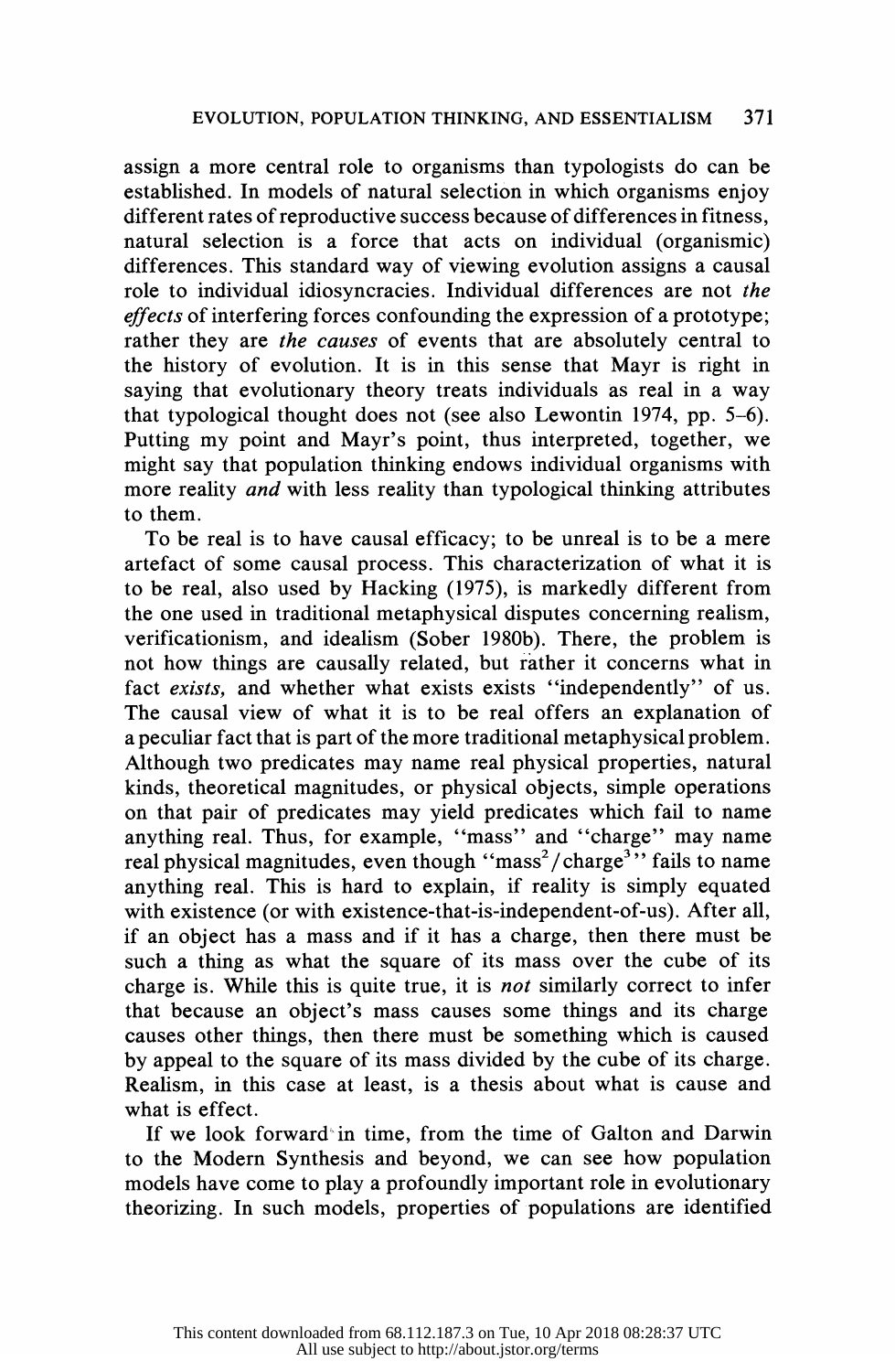and laws are formulated about their interrelations. Hypotheses in theoretical ecology and in island biogeography, for example, generalize over populations (see, for example, Wilson and Bossert 1971, chs. 3 and 4). The use of population concepts is not legitimized in those disciplines by defining them in terms of concepts applying at some lower level of organization. Rather, the use of one population concept is vindicated by showing how it stands in law-like relations with other concepts at the same level of organization. It is in this way that we can see that there is an alternative to constituent definition. Here, then, is one way in which evolutionary theorizing undermined essentia lism: Essentialism requires that species concepts be legitimized by constituent definition, but evolutionary theory, in its articulation of population models, makes such demands unnecessary. Explanations can proceed without this reductionistic requirement being met.

 If this argument is correct, there is a standard assumption made in traditional metaphysical problems having to do with identity which needs to be reevaluated. There could hardly be a more central category in our metaphysics, both scientific and everyday, than that of an enduring physical object. The way philosophers have tried to under stand this category is as follows: Imagine a collection of instantaneous objects-i.e., objects at a moment in time. How are these various instantaneous objects united into the temporally enduring objects of our ontology? What criteria do we use when we lump together some time slices, but not others? This approach to the problem is basically that of looking for a constituent definition: enduring objects are to be defined out of their constituent time-slices. But, if populations can be scientifically legitimized in ways other than by using constituent definitions, perhaps the same thing is true of the category of physical object itself. I take it that Quine's (1953a) slogan "no entity without identity" is basically a demand for constituent definitions; this demand, which has been so fruitful in mathematics, should not be generalized into a universal maxim (nor can it be, if there are finitely many levels of organization. See Kripke 1978).

 If constituent definitions for population concepts are theoretically unnecessary, then we have one argument, via the principle of parsimony (Sober 1980a), for the view that species do not have essences. How ever, there are equally pressing problems which essentialism faces when the Natural State Model is evaluated in the light of our cur rent understanding of the origins of variability. It is to these prob lems that we now turn.

 4. The Disappearance of a Distinction. The fate of Aristotle's model at the hands of population biology bears a striking resemblance to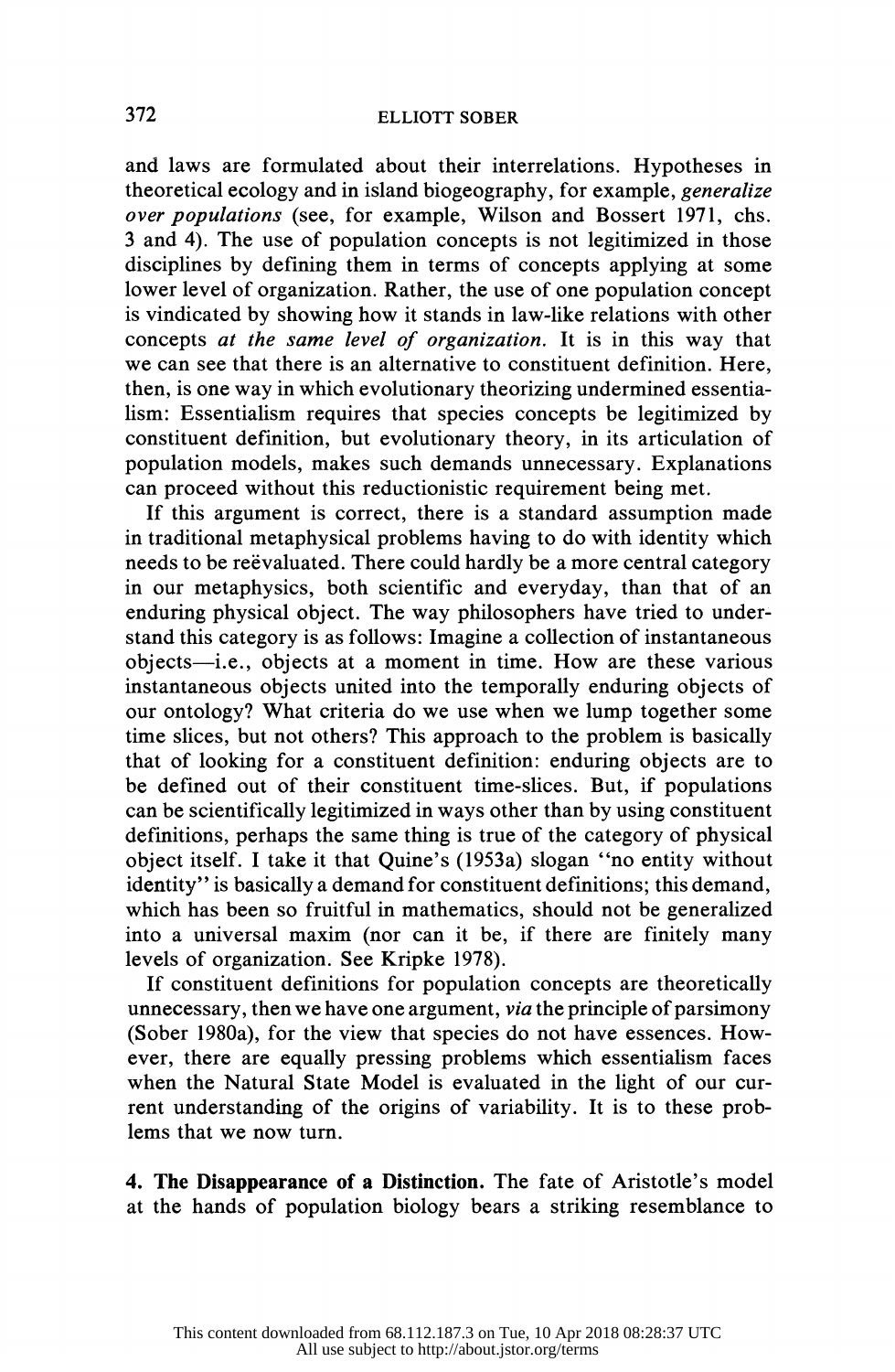what happened to the notion of absolute simultaneity with the advent of relativity theory. Within classical physics, there was a single, well-defined answer to the question "What is the temporal separation of two events x and  $y$ ?" However, relativity theory revealed that answering this question at all depends on one's choice of a rest frame; given different rest frames, one gets different answers. We might represent the way the temporal separation of a pair of events may de pend on a choice of frame as in the graph in Figure 1. As is well known, the classical notions of temporal separation and spatial separa tion gave way in relativity theory to a magnitude that is not relative at all: this is the spatio-temporal separation of the two events. How large this quantity is does not depend on any choice of rest frame; it is frame invariant. Minkowski (1908) took this fact about relativity theory to indicate that space and time are not real physical properties at all, since they depend for their values on choices that are wholly arbitrary. For Minkowski, to be real is to be invariant, and space and time become mere shadows.

 Special relativity fails to discriminate between the various temporal intervals represented in Figure 1; they are all on a par. No one specification of the temporal separation is any more correct than any other. It would be utterly implausible to interpret this fact as indicating that there is a physically real distinction which special relativity fails to make. The fact that our best theory fails to draw this distinction gives us a very good reason for suspecting that the distinction is unreal, and this is the standard view of the matter which



 velocity of frame

 Figure 1: The temporal separation of a pair of events, relative to choices of rest frame.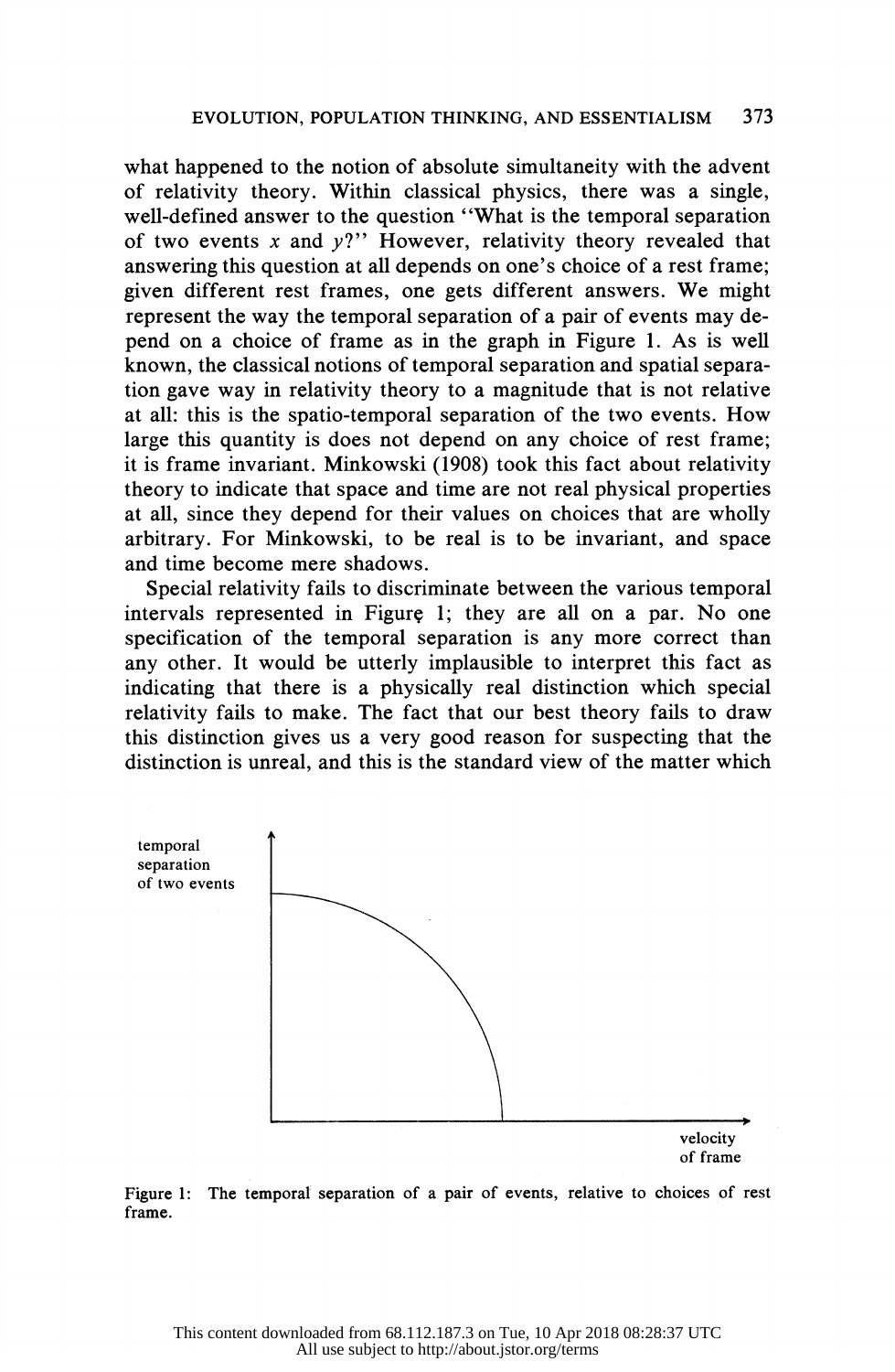was crystallized in the work of Minkowski.

 According to the Natural State Model, there is one path of foetal development which counts as the realization of the organism's natural state, while other developmental results are consequences of unnatural interferences. Put slightly differently, for a given genotype, there is a single phenotype which it can have that is the natural one. Or, more modestly, the requirement might be that there is some restricted range of phenotypes which count as natural. But when one looks to genetic theory for a conception of the relation between genotype and phenotype, one finds no such distinction between natural state and states which are the results of interference. One finds, instead, the norm of reaction, which graphs the different phenotypic results that a genotype can have in different environments.'6 Thus the height of a single corn plant genotype might vary according to environmental differences in temperature, as is shown in Figure 2. How would one answer the question: "Which of these phenotypes is the natural one for the corn plant to have?" One way to take this obscure question is indicated by the following answer: Each of the heights indicated in the norm of reaction is as "natural" as any other, since each happens in nature. Choose an environment, and relative to that choice we know what the phenotypic upshot in that environment is. But, of course, if the question we are considering is understood in terms of the'Natural State Model, this sort of answer will not do. The Natural State Model presupposes that there is some phenotype which is the natural one which is independent of a choice of environment. The Natural State Model presupposes that there is some environment which is the natural environment for the genotype to be in, which determines, in conjunction with the norm of reaction, what the natural phenotype for the genotype is. But these presupposi tions find no expression in the norm of reaction: all environments are on a par, and all phenotypes are on a par. The required distinctions simply are not made.

 When one turns from the various phenotypes that a single genotype might produce, to the various genotypes that a population might contain, the same result obtains. Again, according to the Natural State Model, there is a single genotype or restricted class of genotypes, which count as the natural states of the population or species, all other genotypes being the result of interfering forces. But again, statistical profiles of genotypic variance within a population enshrine no such difference. Genotypes differ from each other in frequency;

<sup>&</sup>lt;sup>16</sup>The discussion of the norm of reaction in what follows depends heavily on some points made in Lewontin (1977).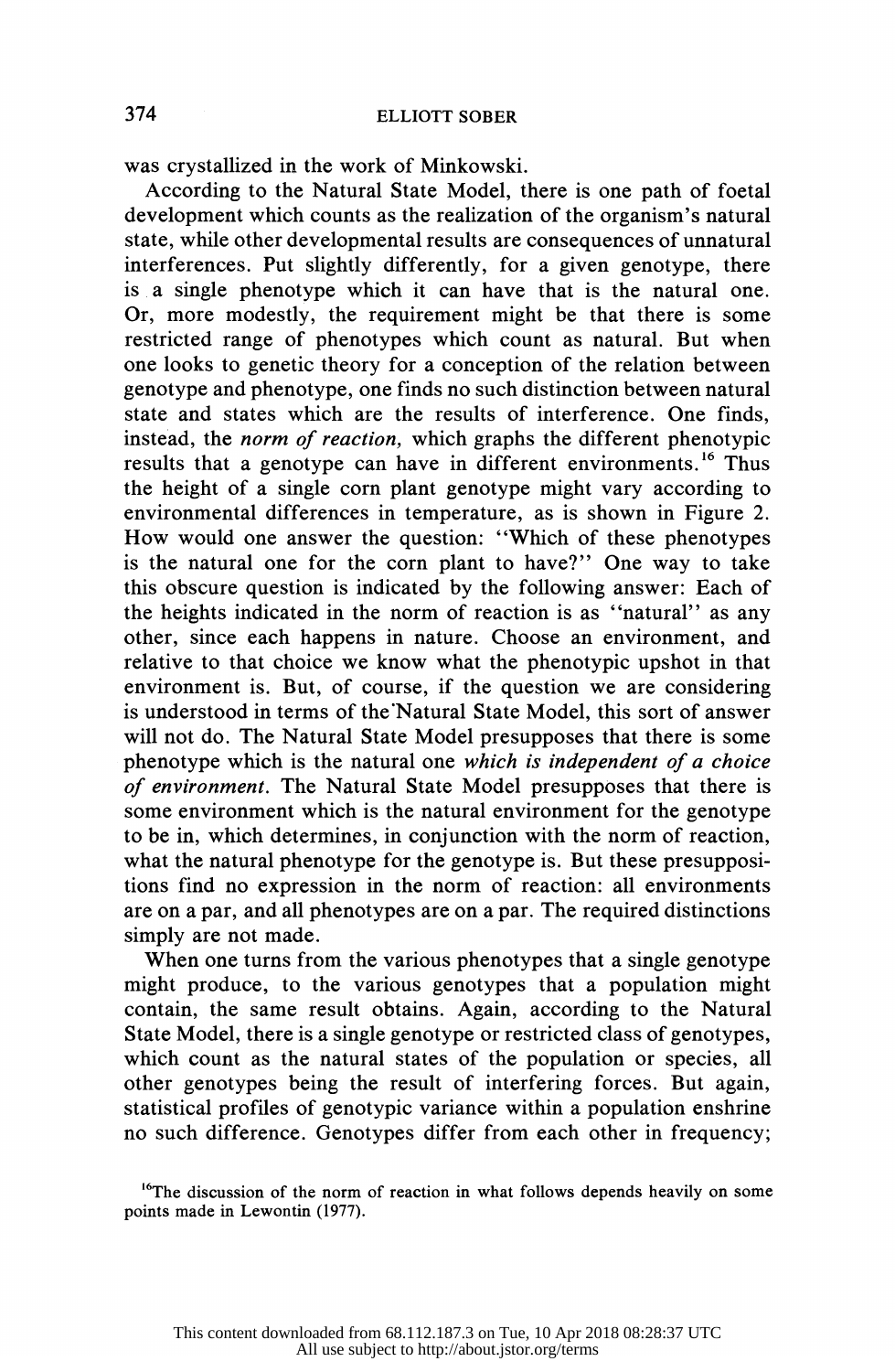

 Figure 2: The norm of reaction of a given corn plant genotype, showing height as a function of temperature.

 but unusual genotypes are not in any literal sense to be understood as deviations from type.

 When a corn plant of a particular genotype withers and dies, owing to the absence of trace elements in the soil, the Natural State Model will view this as an outcome that is not natural. When it thrives and is reproductively successful, one wants to say that this environment might be the natural one. Given these ideas, one might try to vindicate the Natural State Model from a selectionist point of view by identifying the natural environment of a genotype with the environment in which it is fittest.'7

 This suggestion fails to coincide with important intuitions expressed in the Natural State Model. First of all, let us ask the question: What is the range of environments relative to which the fittest environment is to be understood? Shall we think of the natural state as that which obtains when the environment is the fittest of all possible environments? If so, the stud bull, injected with medications, its reproductive capacities boosted to phenomenal rates by an efficient artificial insemination program, has achieved its natural state. And

 $17$ This selectionist suggestion needs to be made more precise by specifying the notion of fitness used. I will not lay out these different conceptions here. Rather, I invite the reader to choose the one that he or she finds most plausible. The upshot of my argument does not seem to depend on which biologically plausible characterization is chosen.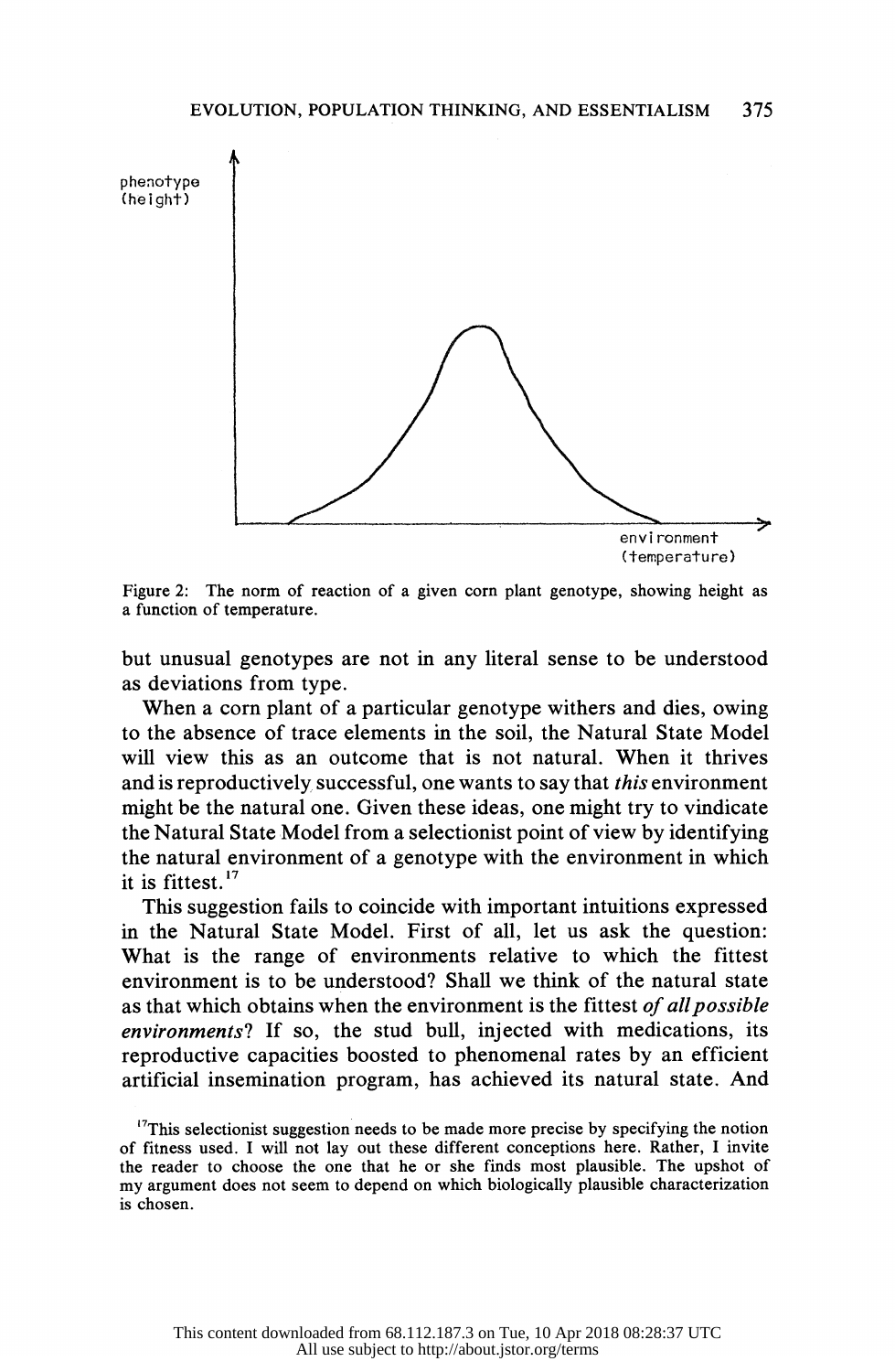## ELLIOTT SOBER

 in similar fashion, the kind of environment that biologists use to characterize the intrinsic rate of increase  $(r)$  of a population-one in which there is no disease, no predation, no limitations of space or food supplies-will likewise count as the natural environment. But these optimal environments are not natural, the Natural State Model tells us. They involve "artificially boosting" the fitness of resulting phenotypes by placing the genotypes in environments that are more advantageous than the natural environment.

 Let us consider another, perhaps more plausible, way to understand the range of environments with respect to which the fittest environment is to be calculated. Instead of taking the best of all possible environ ments, why not, more modestly, consider the best of all environments that have been historically represented? This suggestion evades the second, but not the first, counterexample mentioned above. However, other problems present themselves. The natural state of a genotype is often understood to be one which has yet to occur. Perhaps every environment that a species has historically experienced is such that a given genotype in that environment results in a diseased phenotype, or one which is developmentally impaired in some way. The natural state of a genotype is often taken to be some sort of ideal state which may or may not be closely approximated in the history of the species.

 I have just argued that the idea of a fittest environment does not allow one to impose on the norm of reaction the kind of distinction that the Natural State Model requires. Precisely the same reasons count against construing the idea of a genotype's being the natural state of a species in terms of maximal fitness. It is part of the Natural State Model that the natural genotype for a species can be less fit (in some range of environments) than the best of all possible genotypes. And the natural genotype can likewise fail to be historically represented.

 Aristotle is typical of exponents of the Natural State Model in holding that variation is introduced into a population by virtue of interferences with normal sexual reproduction. Our current under standing of the mechanisms of reproduction shows that precisely the opposite is the case. Even if one dismisses mutations as "unnatural interferences," the fact of genetic recombination in meiosis looms large. Generally, the number of total genotypes that a gene pool can produce by recombination is the product of the number of diploid genotypes that can be constructed at each locus. For species like Homo sapiens and Drosophila melanogaster, the number of loci has been estimated to be about 10,000 or more. What this means is that the number of genotypes that can be generated by recombination is greater than the number of atoms in the visible universe (Wilson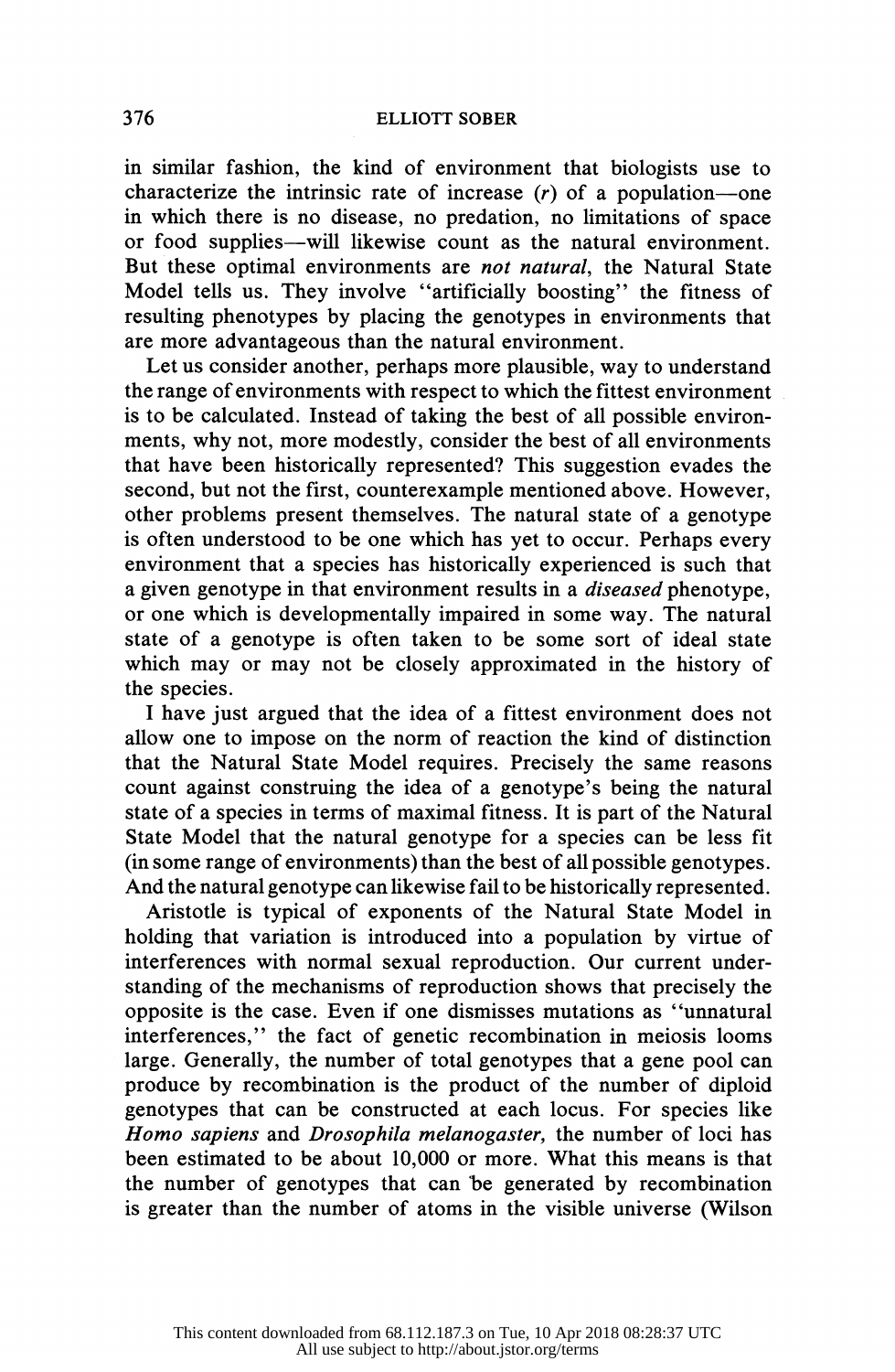and Bossert 1971, p. 39). For species with this number of loci, even a single male and a single female can themselves reproduce a significant fraction of the variation found in a population from which they are drawn. All sorts of deleterious phenotypes may emerge from the recombination process initiated by a founder population.

 A doctrinaire advocate of the Natural State Model may take these facts to show that recombination has the status of an interference with what is natural. But this desperate strategy conflicts with the received evolutionary view of the function of sexuality. The deploying of prodigious quantities of variability is not a dysfunction which sexual organisms are vulnerable to. Rather it is the principal advantage of sexuality; it is standardly construed to be what sexuality is for (but see Williams 1975 for a dissenting opinion). If the notion of a natural state is to make any sense at all, then variability must be viewed as the upshot of natural forces.

The Natural State Model is a *causal*, and thereby a *historical*, hypothesis. The essentialist attempts to understand variation within a species as arising through a process of deviation from type. By tracing back the origins of this variability we discover the natural state of a species. To do this is to uncover that natural tendency possessed by each member of the species. But the science which describes the laws governing the historical origins of variation within species--population genetics--makes no appeal to such "natural" tendencies." Rather, this frame invariant "natural tendency"-this property that an organism is supposed to have regardless of what environment it might be in—has been replaced by a frame relative property-namely, the phenotype that a genotype will produce in a given environment. The historical concept of a natural state is discredited in much the same way that the kinematic concept of absolute simultaneity was.

 Our current concepts of function and dysfunction, of disease and health, seem to be based on the kinds of distinctions recommended by the Natural State Model. And both of these distinctions resist characterization in terms of maximum fitness. For virtually any trait you please, there can be environments in which that trait is selected for, or selected against. Diseases can be rendered advantageous, and health can be made to represent a reproductive cost. And even if we restrict our attention to historically actual environments, we still encounter difficulties. A perfectly healthy phenotype may be histori cally nonexistent; the optimum actually attained might still be some diseased state.

 The functional notions just mentioned make distinctions which are sanctioned by the Natural State Model. Given the inadequacy of this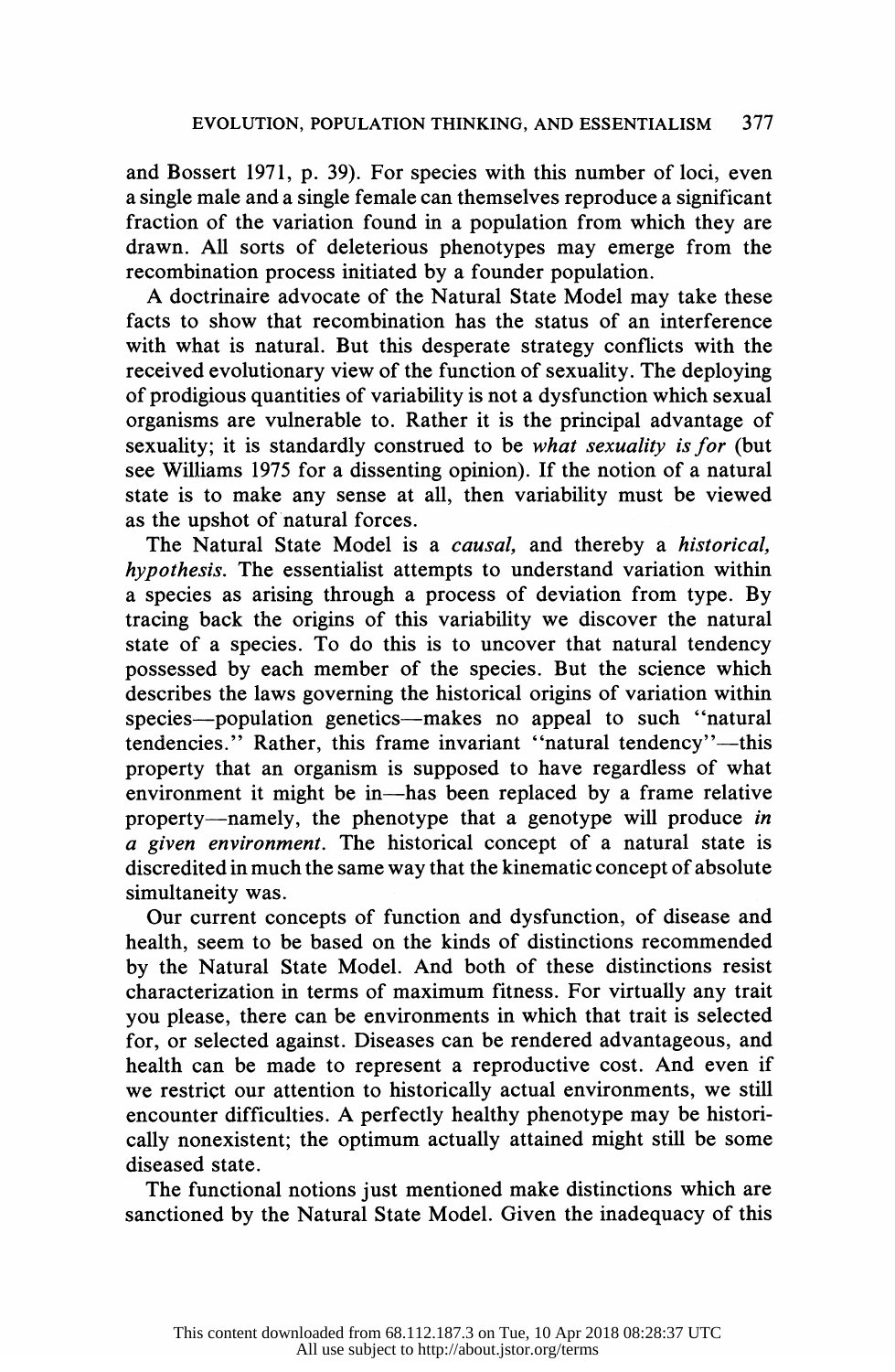## ELLIOTT SOBER

 model, does this show that the difference between disease and health and the difference between function and dysfunction are mere illusions? I do not think that this follows. What we should conclude is that these functional notions of normality are not to be characterized in terms of a historical notion of fitness. Perhaps they can be understood in some other way; that remains to be seen.

 In addition to the influence that the Natural State Model continues to exert in scientific thinking,'8 perhaps even more pervasive is the way that notions of naturalness have had, and continue to have, an influence in politics and in popular culture. Political theorists of both the left and the right have appealed to something called "human nature" (Lewontin 1977, Hull 1978). Political optimists see human nature as essentially good; the evil that human beings have done is to be chalked up to interferences on the part of civilization, or of the state, or of particular economic institutions. Pessimists, on the other hand, see in human beings a natural tendency towards evil, which the restraints made possible by civilization can perhaps correct. The common presupposition here is that each human being has a particular dispositional property-a natural tendency-whose mani festation is contingent on whether environmental forces facilitate the expression of what is natural, or, on the other hand, go against nature by imposing unnatural interferences.

 A more recent manifestation of the same habit of mind is to be found in debates about "environmental policy. " Current environmental controversy, both on the part of those who want further industrializa tion to take its course and on the part of those who want to check or alter the way in which industry impinges on wildlife, tends to picture nature as something apart from us. The question before us, both sides imply, is how we should behave towards this separate sphere. We are not part of what is natural, and what we do has the character of an intervention from the outside into this natural domain. Our pollution of lakes, disruption of ecosystems, and extinc tion of species is just not natural. Natural, it would seem, is a good thing to be nowadays. Civilization is more often than not an interfering force, deflecting us from what is natural.

 The Victorians, too, had their unnatural acts, thus hoping to find their ethics at least consistent with, and possibly vindicated by, the

<sup>&</sup>lt;sup>18</sup>Lewontin (1977, p. 11) has argued that the idea of a "natural phenotype" has been used in some hereditarian thinking in the IQ controversy. He quotes Herrnstein (1971, p. 54) as talking about "artificially boosting" an individual's IQ score. The presupposition seems to be that each human genotype has associated with it an IQ score (or range of such scores) which counts as its natural phenotype. As in Aristotle, the individual can be deflected from what is natural by environmental interference.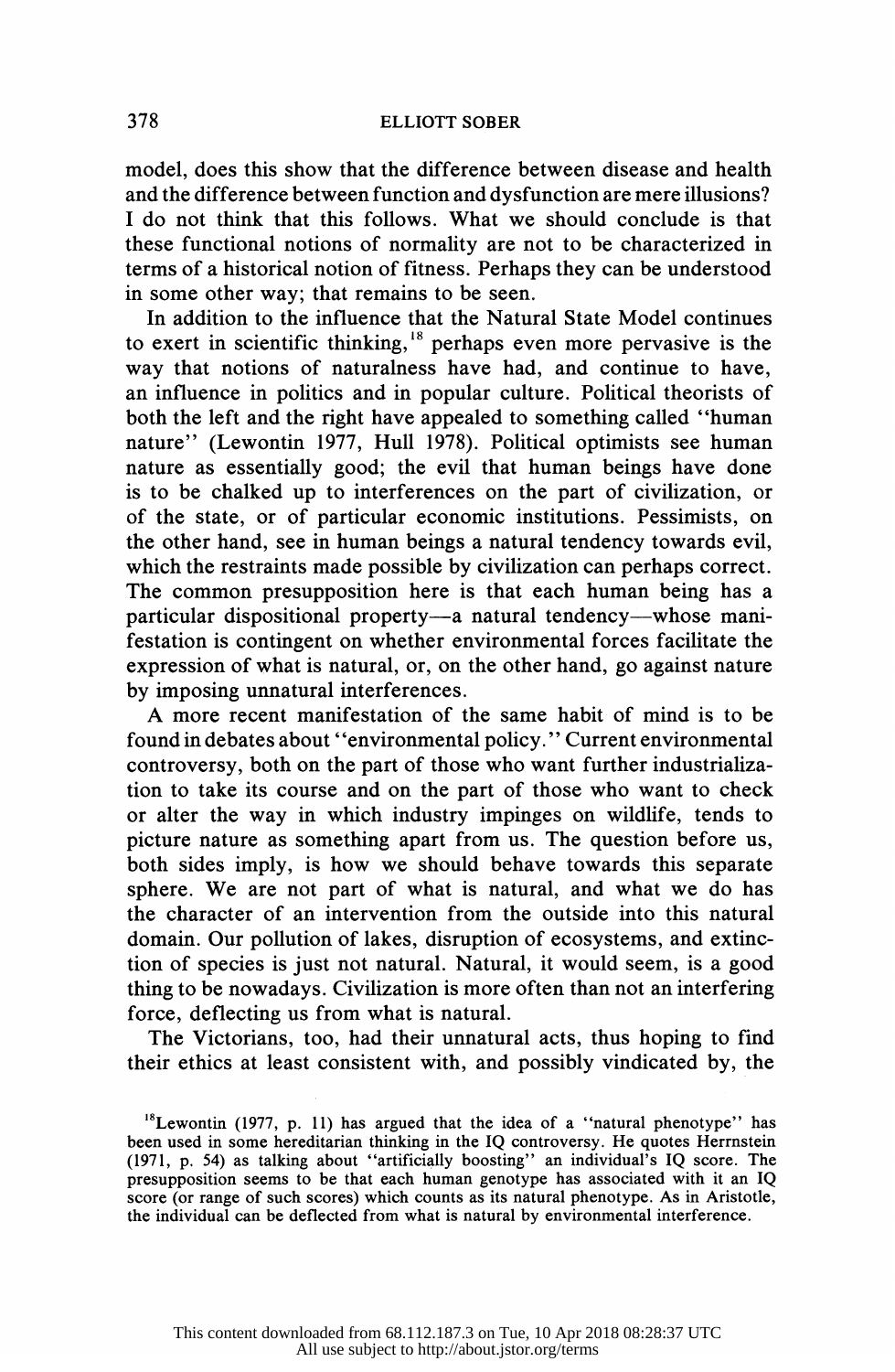natural order. But they, at least, maintained some distance from the automatic equation of natural and good. Although some unnatural acts were wrong, others were decidedly right: here natural tendencies had to be checked if morally desirable qualities were to emerge. Perhaps it is a sign of our crumbling moral confidence that we no longer find it possible to separate questions of what is natural from what is good. By equating the two, we hope to read off our ethics directly from what happens in nature, and this gives us the illusion of needing to make no moral decisions for ourselves. This moral buck-passing is incoherent. What happens in nature is simply everything that happens. There is no other sense of "natural". Human society is not external to nature but a special part of it. It is no more a part of human nature to be healthy than to be diseased. Both kinds of phenotypes are to be found, and the norm of reaction makes no distinction between them. If we prefer one and wish to create environments in which it is encouraged, let us say so. But our reasons cannot be given in terms of allowing what is natural to occur unimpeded-by letting nature take its course, as if it has only one. Our activity, and inactivity, requires a more substantive justification than this.

 5. Conclusion. Essentialism is as much entitled to appeal to the principle of tenacity as any other scientific hypothesis or guiding principle. It was hardly irrational for nineteenth century research on the chemical elements to persist in its assumption that chemical kinds exist and have essential properties. The same holds true for those who hold that species are natural kinds and have essential properties; repeated failure to turn up the postulated items may be interpreted as simply showing that inquiry has not proceeded far enough. Matters change, however, when theoretical reasons start to emerge which cast doubt on the existence claim. For example, if the existence claim is shown to be theoretically superfluous, that counts as one reason for thinking that no such thing exists, or so the principle of parsimony would suggest (Sober 1980a). In another vein, if the causal mechanism associated with the postulated entity is cast in doubt, that too poses problems for the rationality of the existence claim. Our discussion of how population thinking emancipated biology from the need for constituent definitions of species is an argument of the first kind. Our examination of the theory of variation presupposed by essentialism is an argument of the second kind.

 No phenotypic characteristic can be postulated as a species essence; the norm of reaction for each genotype shows that it is arbitrary to single out as privileged one phenotype as opposed to any other.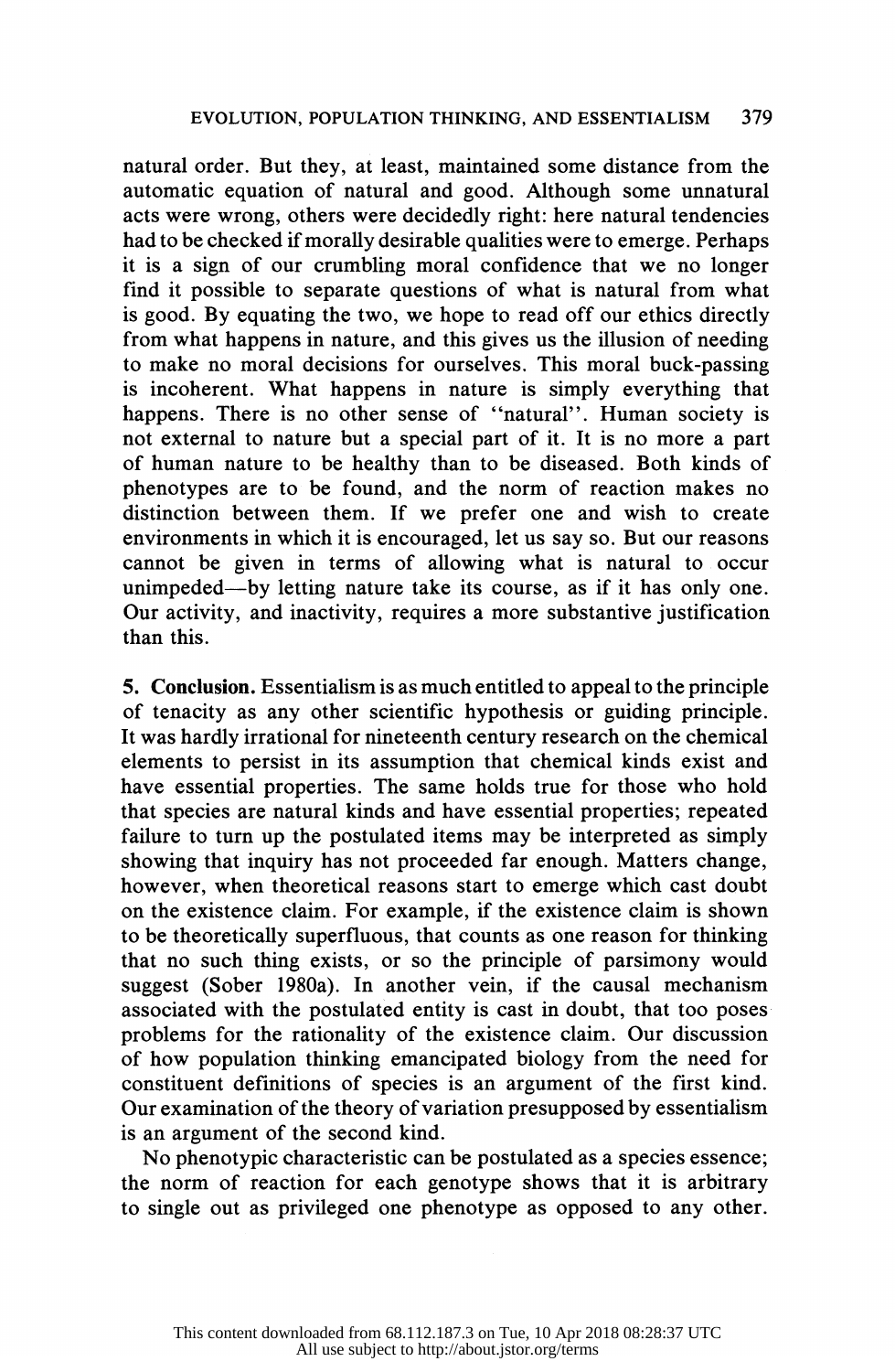#### ELLIOTT SOBER

 Similar considerations show that no genotypic characteristic can be postulated as a species essence; the genetic variability found in sexual populations is prodigious and, again, there is no biologically plausible way to single out some genetic characteristics as natural while viewing others as the upshot of interfering forces. Even if a species were found in which some characteristic is shared by all and only the organisms that are in the species, this could not be counted as a species essence. Imagine, for example, that some novel form of life is created in the laboratory and subjected to some extreme form of stabilizing selection. If the number of organisms is kept small, it may turn out that the internal homogeneity of the species, as well as its distinctness from all other species, has been assured. However, the explanation of this phenomenon would be given in terms of the selection pressures acting on the population. If the universal property were a species essence, however, explaining why it is universal would be like explaining why all acids are proton donors, or why all bachelors are unmarried, or why all nitrogen has atomic number 14. These latter necessary truths, if they are explainable at all, are not explained by saying that some contingent causal force acted on acids, bachelors or samples of nitrogen, thereby endowing them with the property in question. Characteristics possessed by all and only the extant members of a species, if such were to exist, would not be species essences. It is for this reason that hypotheses of discontinuous evolution like that proposed by Eldredge and Gould (1972) in no way confirm the claims of essentialism.

 The essentialist hoped to penetrate the veil of variability found within species by discovering some natural tendency which each individual in the species possesses. This natural tendency was to be a dispositional property which would be manifest, were interfering forces not at work. Heterogeneity is thus the result of a departure from the natural state. But, with the development of evolutionary theory, it turned out that no such property was available to the essentialist, and in fact our current model of variability radically differs from the essentialist's causal hypothesis about the origins of variability.

 At the same time that evolutionary theory undermined the essential ist's model of variability, it also removed the need for discovering species essences. Characteristics of populations do not have to be defined in terms of characteristics of organisms for population concepts to be coherent and fruitful. Population biology attempts to formulate generalizations about kinds of populations. In spite of the fact that species cannot be precisely individuated in terms of their constituent organisms, species undergo evolutionary processes, and the character of such processes is what population biology attempts to describe.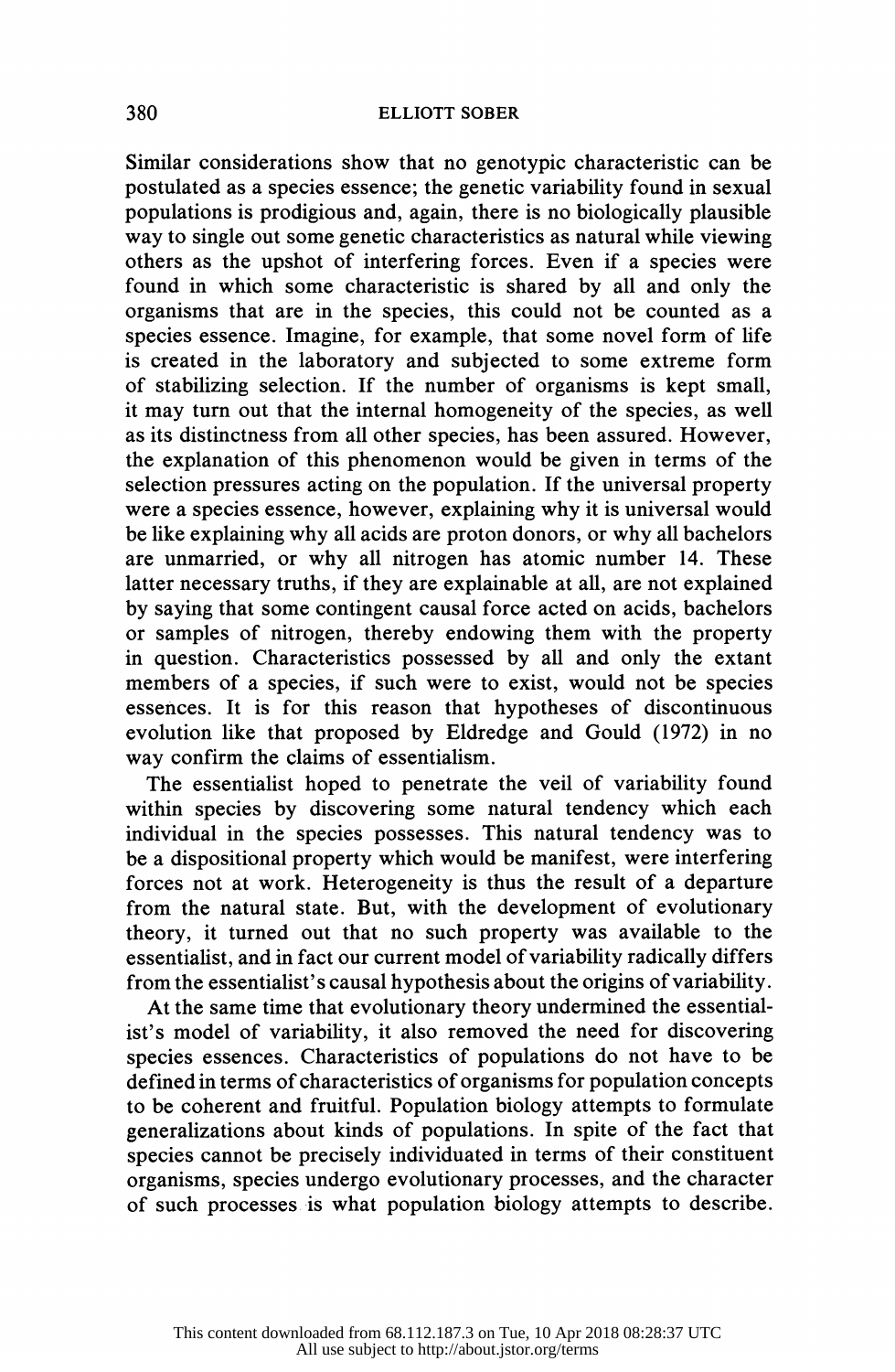Laws generalizing over population will, of course, include the standard ceteris paribus rider: they will describe how various properties and magnitudes are related, as long as no other forces affect the system. At least one such law describes what happens when no evolutionary force is at work in a panmictic Mendelian population. This is the Hardy-Weinberg equilibrium law. This law describes an essential property-a property which is necessary for a population to be Mendelian. But, of course, such laws do not pick out species' essences. Perhaps essentialism can reëmerge as a thesis, not about species, but about kinds of species. The Natural State Model arguably finds an application at that level of organization in that the Hardy-Weinberg zero-force state is distinguished from other possible population config urations.

 The transposition of Aristotle's distinction is significant. The essen tialist searched for a property of individual organisms which is invariant across the organisms in a species. The Hardy-Weinberg Law and other more interesting population laws, on the other hand, identify properties of populations which are invariant across all populations of a certain kind. In this sense, essentialism pursued an individualistic (organismic) methodology,<sup>19</sup> which population thinking supplants by specifying laws governing objects at a higher level of organization. From the individualistic (organismic) perspective assumed by essen tialism, species are real only if they can be delimited in terms of membership conditions applying to individual organisms. But the populationist point of view made possible by evolutionary theory made such reductionistic demands unnecessary. Since populations and their properties are subject to their own invariances and have their own causal efficacy, it is no more reasonable to demand a species definition in terms of the properties of constituent organisms than it is to require organismic biology to postpone its inquiries until a criterion for sameness of organism is formulated in terms of relations between constituent cells. Essentialism lost its grip when populations came to be thought of as real.<sup>20</sup> And the mark of this latter transformation in thought was the transposition of the search for invariances to a higher level of organization. $21$ 

 $^{19}$ It is significant that biologists to this day tend to use "individual" and "organism" interchangeably. For arguments that populations, and even species, are to be construed as individuals, see Ghiselin (1966), (1969), (1974), and Hull (1976), (1978).

 $20$ I borrow this way of putting matters from Hacking's (1975) in which he describes the series of transformations in thought which resulted in "chance becoming real."

The group selection controversy provides an interesting example of the question of whether, and in what respects, it is appropriate to view populations as objects. In some ways, this debate recapitulates elements of the dispute between methodological holism and methodological individualism in the social sciences. See Sober (1980c) for details.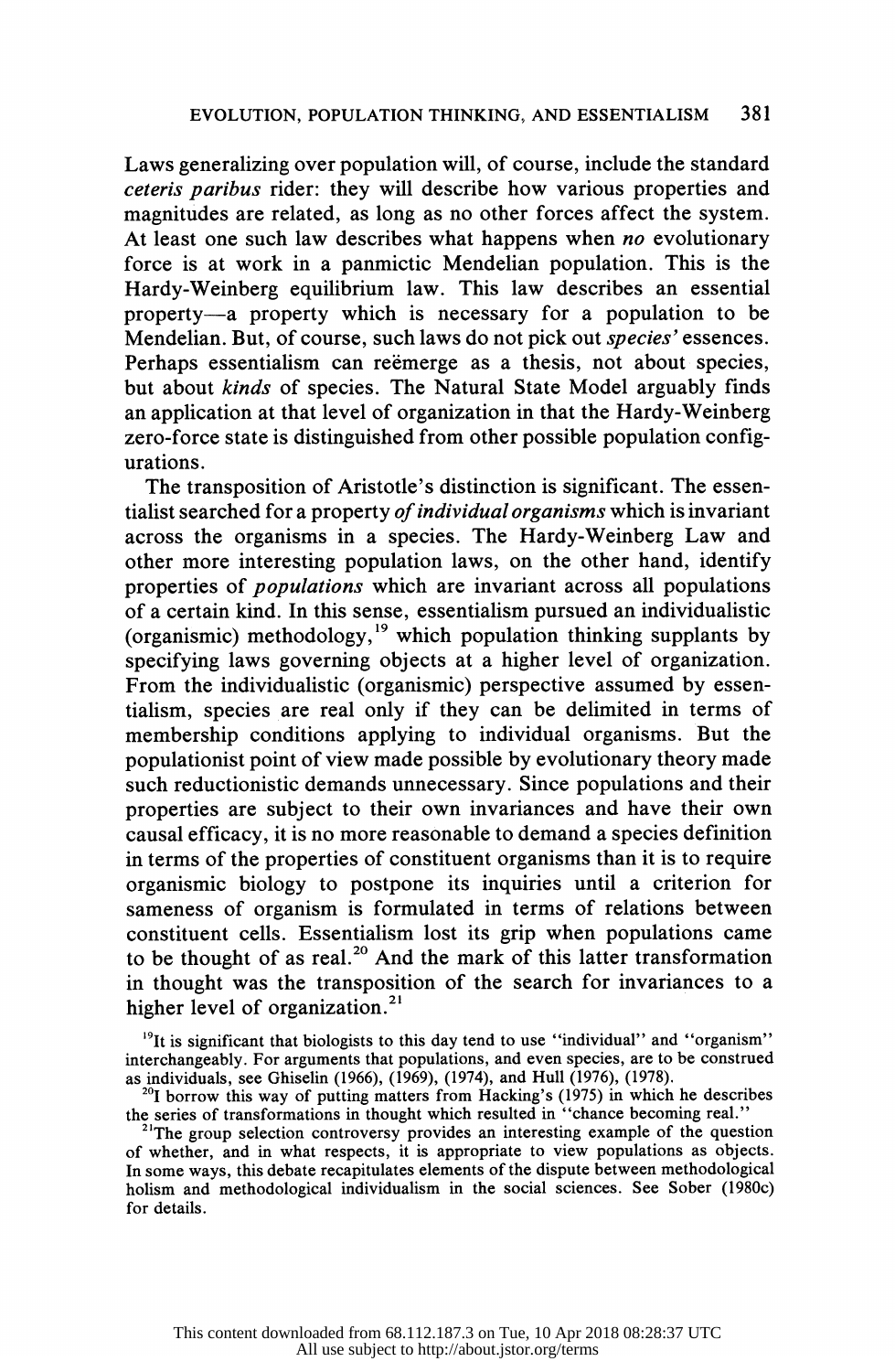#### ELLIOTT SOBER

#### REFERENCES

- Agassiz, L. (1859), Essay on Classification. Cambridge, Mass: Harvard University Press.
- Ayala, F. (1978), "The Mechanisms of Evolution," Scientific American 239, 3: 56-69.
- Balme, D. (1962), "Development of Biology in Aristotle and Theophrastus: Theory of Spontaneous Generation," Phronesis, 2, 1: 91-104.
- Boring, E. (1929), A History of Experimental Psychology. New York: Appleton-Century- Crofts.
- Buffon, L. (1749), Histoire Naturelle. Paris.
- Cohen, R. (1972), "Francis Galton's Contribution to Genetics," Journal of the History of Biology 5, 2: 389-412.
- Darwin, C. (1859), On the Origin of Species. Cambridge, Mass.: Harvard University Press.
- Darwin, C. (1868), The Variation of Animals and Plants Under Domestication. London: Murray.
- Delbriick, M. (1971), "Aristotle-totle-totle," in Monod, J. and Borek, J. (eds.), Microbes and Life,: 50-55. New York: Columbia University Press.
- Eldredge, N. and Gould, S. (1972), "Punctuated Equilibria: an Alternative to Phylet ic/Gradualism," inT. Schopf (ed.), Models in Paleobiology: 82-115. San Francisco: Freeman Cooper.
- Furth, M. (1975), Essence and Individual: Reconstruction of an Aristotelian Metaphysics, chapter 11, duplicated for the meeting of the Society for Ancient Greek Philosophy, unpublished.
- Ghiselin, M. (1966), "On Psychologism in the Logic of Taxonomic Controversies," Systematic Zoology 15: 207-15.
- Ghiselin, M. (1969), The Triumph of the Darwinian Method. Berkeley: University of California Press.
- Ghiselin, M. (1974), "A Radical Solution to the Species Problem," Systematic Zoology 23: 536-44.
- Glass, B. (1959a), "Heredity and Variation in the Eighteenth Century Concept of the Species," in Glass, B., et al. (eds.): Forerunners of Darwin: 144-72. Baltimore: The Johns Hopkins Press.
- Glass, B (1956b), "Maupertuis, Pioneer of Genetics and Evolution," in Glass, B., et al. (eds.): Forerunners of Darwin: 51-83. Baltimore: The Johns Hopkins Press.
- Hacking, I. (1975), "The Autonomy of Statistical Law," talk delivered to The American Philosophical Association, Pacific Division, unpublished.
- Herrnstein, R. (1971), "IQ," The Atlantic Monthly 228 (3): 43-64.
- Hilts, V. (1973), "Statistics and Social Science," in Giere, R. and Westfall, R. (eds.), Foundations of Scientific Method in the Nineteenth Century: 206-33. Bloomington: Indiana University Press.
- Hull, D. (1965), "The Effect of Essentialism on Taxonomy: 2000 Years of Stasis," British Journal for the Philosophy of Science 15: 314-16; 16: 1-18.
- Hull, D. (1967), "The Metaphysics of Evolution," British Journal for the History of Science 3, 12: 309-37.
- Hull, D. (1968), "The Conflict between Spontaneous Generation and Aristotle's Metaphysics." Proceedings of the Seventh Inter-A merican Congress of Philosophy, 2 (1968): 245-50. Quebec City: Les Presses de l'Université Laval.
- Hull, D. (1973), Darwin and his Critics. Cambridge, Mass.: Harvard University Press.
- Hull, D. (1976), "Are Species Really Individuals?" Systematic Zoology 25: 174-91.
- Hull, D. (1978), "A Matter of Individuality," *Philosophy of Science 45:* 335–60.
- Ihde, A. (1964), The Development of Modern Chemistry. New York: Harper & Row.
- Kripke, S. (1972), "Naming and Necessity," in Davidson, D. and Harman, G. (eds.), Semantics of Natural Languages: 253-355; 763-9. Dordrecht: Reidel.
- Kripke, S. (1978), "Time and Identity." Lectures given at Cornell University, unpub lished.
- Lewontin, R. (1974), The Genetic Basis of Evolutionary Change. New York: Columbia University Press.